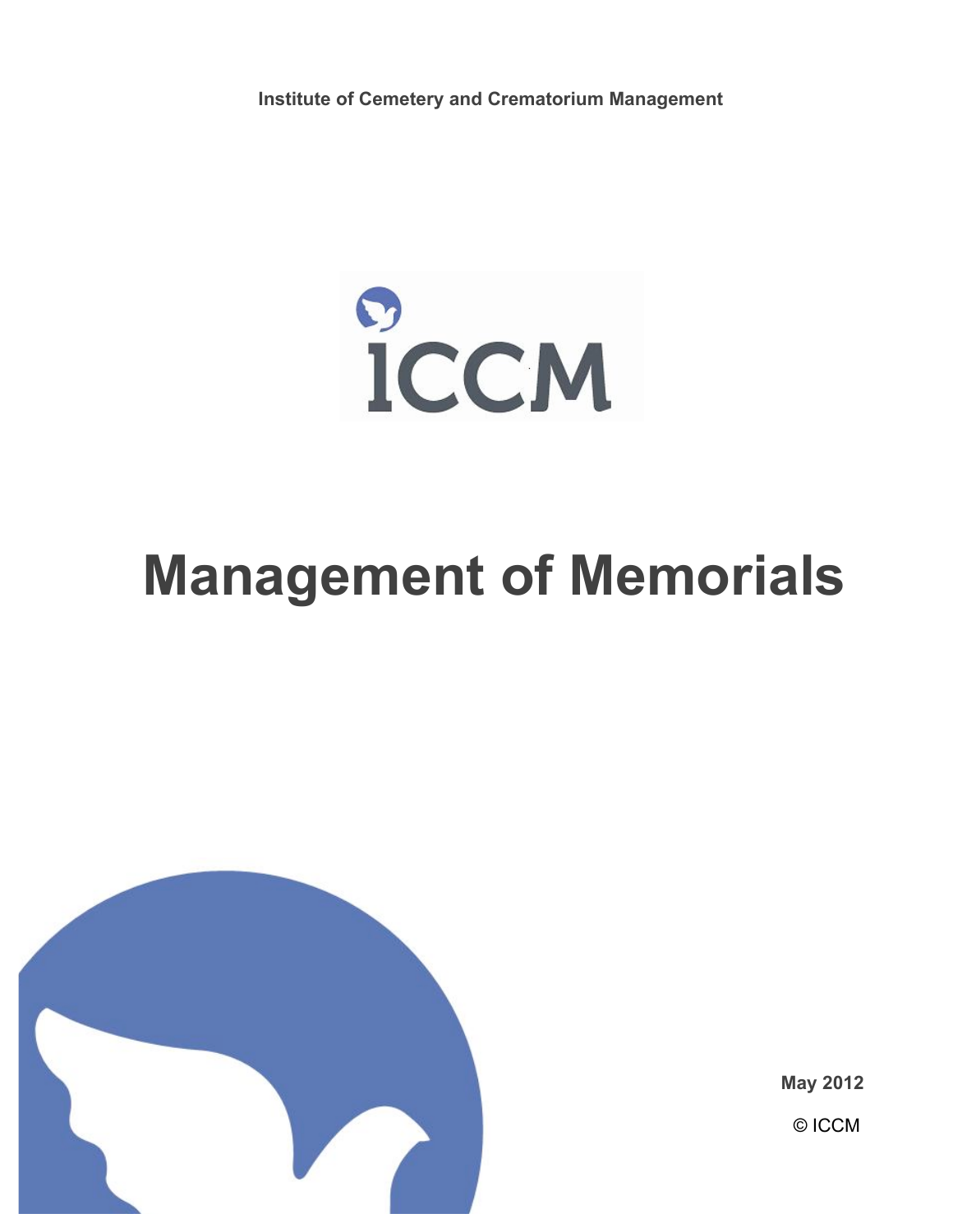| <u>Contents</u> |             |                                                                                                                                                                                                                                                                                                                                                                            | Page                                                                                                                       |
|-----------------|-------------|----------------------------------------------------------------------------------------------------------------------------------------------------------------------------------------------------------------------------------------------------------------------------------------------------------------------------------------------------------------------------|----------------------------------------------------------------------------------------------------------------------------|
|                 |             | 1. Executive Summary                                                                                                                                                                                                                                                                                                                                                       | $3 - 4$                                                                                                                    |
|                 |             | 2. Introduction<br>2.1 General<br>2.2 Responsibility and Liability                                                                                                                                                                                                                                                                                                         | 5<br>$5 - 6$                                                                                                               |
|                 |             | 3. Inspection and Making Safe - The Historic Problem<br>3.1 General Issues<br>3.2 Management Issues<br><b>Raising Awareness</b><br><b>Warning Signs/Notices</b><br>Notifying Grave Owners<br>Training<br><b>Risk Assessment</b><br>Inspection and Making Safe – General Considerations<br>3.3 The Inspection Process<br>3.4 Inspection Records<br>3.5 Analysis of Findings | 7<br>$\overline{7}$<br>$\overline{7}$<br>8<br>8<br>$8 - 9$<br>$9 - 10$<br>$11 - 12$<br>$13 - 15$<br>$15 - 17$<br>$17 - 18$ |
|                 |             | 4. Design, Construction and Installation - Preventing<br><b>Continuation of the Problem</b><br>4.1 General Introduction<br>4.2 Memorial Design<br>4.3 Responsibility of Owners of Memorials<br>4.4 Memorial Construction and Installation<br>4.5 Burial Ground Design Issues                                                                                               | 19<br>$19 - 20$<br>20<br>$20 - 21$<br>$21 - 22$                                                                            |
|                 |             | 5. Management and Administration<br>5.1 Memorial Rights, Guarantees and Insurance<br>5.2 Legislative Issues<br>5.3 Professional Conduct and Control                                                                                                                                                                                                                        | $22 - 23$<br>24<br>24                                                                                                      |
|                 |             | 6. Registration of Memorial Masons<br>The British Register of Memorial Masons (BRAMM)                                                                                                                                                                                                                                                                                      | 25                                                                                                                         |
|                 |             | 7. Unauthorised Memorials                                                                                                                                                                                                                                                                                                                                                  | 26                                                                                                                         |
|                 |             | 8. Communication                                                                                                                                                                                                                                                                                                                                                           | $26 - 27$                                                                                                                  |
|                 |             | 9. Management Rules and Regulations                                                                                                                                                                                                                                                                                                                                        | 27                                                                                                                         |
|                 | 10.Glossary |                                                                                                                                                                                                                                                                                                                                                                            |                                                                                                                            |
|                 |             | <b>Appendices</b><br>1 Management Flow Chart<br>2 Inspection Flow Chart<br>3 Legislation                                                                                                                                                                                                                                                                                   | 29<br>30<br>$31 - 36$                                                                                                      |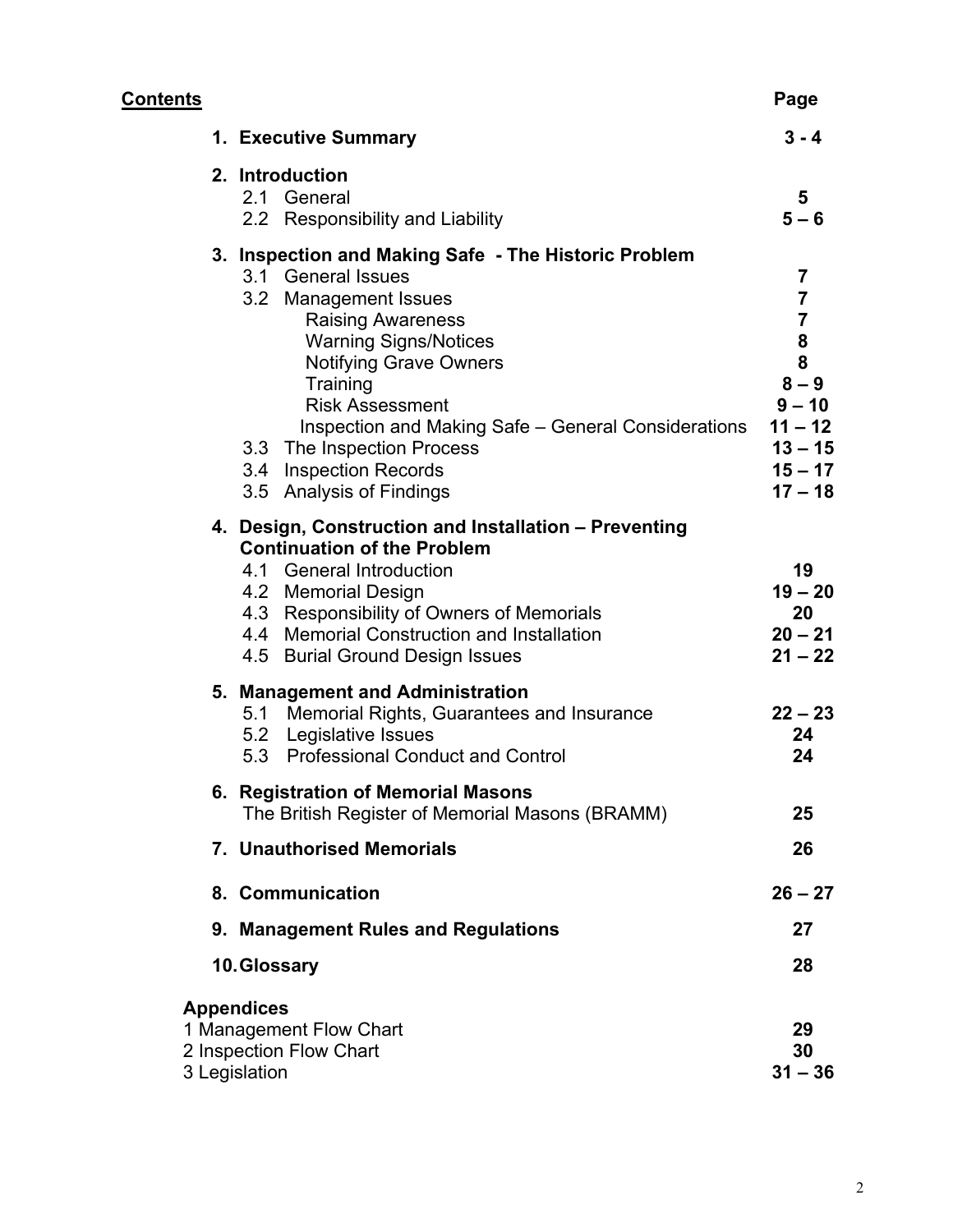# **1. Executive Summary**

- 1.1 The following guidance considers the historic problems faced by burial authorities caused by past poor installation methods and ways of dealing with unstable, hazardous memorials. It goes on to consider how the installation of new memorials should be managed and standards enforced so that burial authorities can be confident that memorials will be more likely to remain safe and the bereaved receive a better product.
- 1.2 The standards referred to in this guidance are:
	- The British Standard 8415 being the primary standard (At the time of writing, BS8415:2005+A2:2012 was the current standard as issued in April 2012).
	- The BRAMM Blue Book and National Association of Memorial Masons Code of Working Practice being the appropriate industry codes of practice that inform the memorial mason how to achieve the requirement of the British Standard.
- 1.3 With more confidence in enforced memorial installation methods burial authorities should consider permitting larger and more elaborate memorials so as to increase choice to the bereaved. Permitting the bereaved to personalise a memorial through its design will assist in reducing the placing of memorabilia that has become problematic in more recent years on what have been described as sterile lawn sections.
- 1.4 Burial ground design should ensure that areas of ground are left undisturbed at the head of each grave to allow the headstone to be placed upon it. Burial ground providers can provide concrete beams for the memorials, however, if any part of the memorial construction is provided by the burial ground it must be provided to an approved standard.
- 1.5 All grave digging and other maintenance operations that are carried out by the burial authority should be carried out by trained staff, in such a way that it will not de-stabilise any memorials.
- 1.6 All memorials should be inspected on a minimum 5 yearly cycle. The initial inspection should be designed to be undertaken within a 12 to 18 month period, from the issue of this document. The inspection should be fully documented, identifying all dangerous or unstable memorials.
- 1.7 **A dangerous or unstable memorial is defined as one that will move and continue to fall to the ground with the exertion of a force of 25kg or less.** It should be noted that a memorial that moves under pressure does not necessarily pose a danger and should be judged against the afore mentioned definition.
- 1.8 In this guidance the simple hand test is the primary test for all memorials (except memorials over 2.5 metres in height or complex structures). The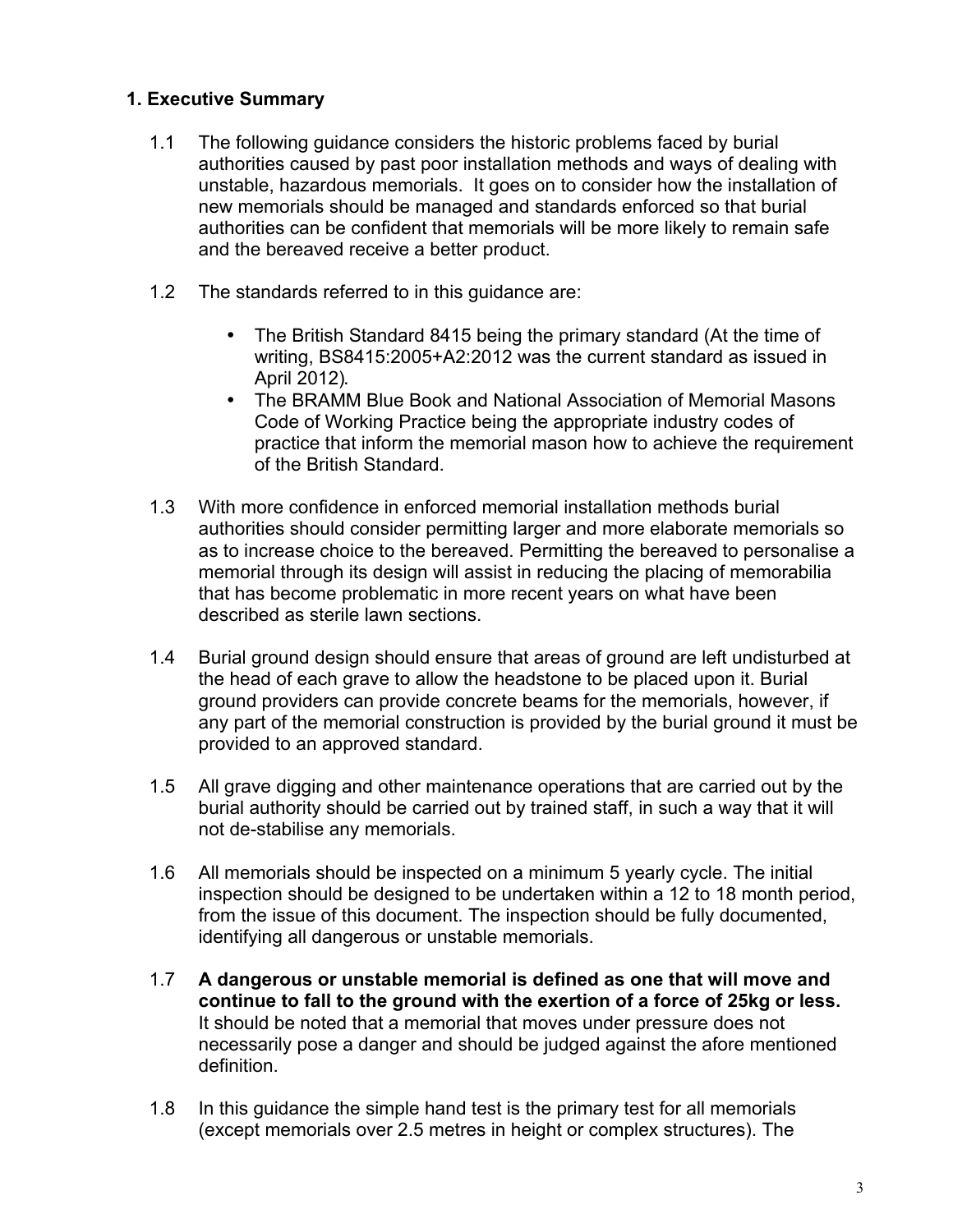Institute only advises the use of a force measuring device on memorials 500mm to 1.5 metres in height that PASS the simple hand test. This action is recommended so as to ensure consistency in maximum pressure applied and negate over-pressuring and subsequent accusations of causing damage.

- 1.9 When managing memorial safety in the burial ground it is essential that communication with the community is of the highest possible standard including the notification of all aspects of the inspection and making safe work. Administrative processes must be effective and all documentation associated with the sale of the grave rights should be carefully considered in the light of recommendations contained within this guidance.
- 1.10 Risk assessment is central to the memorial safety process and should be considered at all stages. As a minimum all persons involved in the memorial safety inspection should be suitably trained in the process.

**1.11** Memorial safety in burial grounds is a highly sensitive issue, do nothing and an accident or death could occur. In such circumstances it is possible for the person responsible for the management of the burial ground to be accused of criminal negligence. On the other hand if the proper notifications are not given to the public the manager could be found guilty of maladministration following an investigation by the ombudsman, or if there is an over reliance on the laying flat of memorials as the method of making safe the manager could be severely criticised by the public and the press. Proper consideration must be given to all aspects of the advice in this guidance.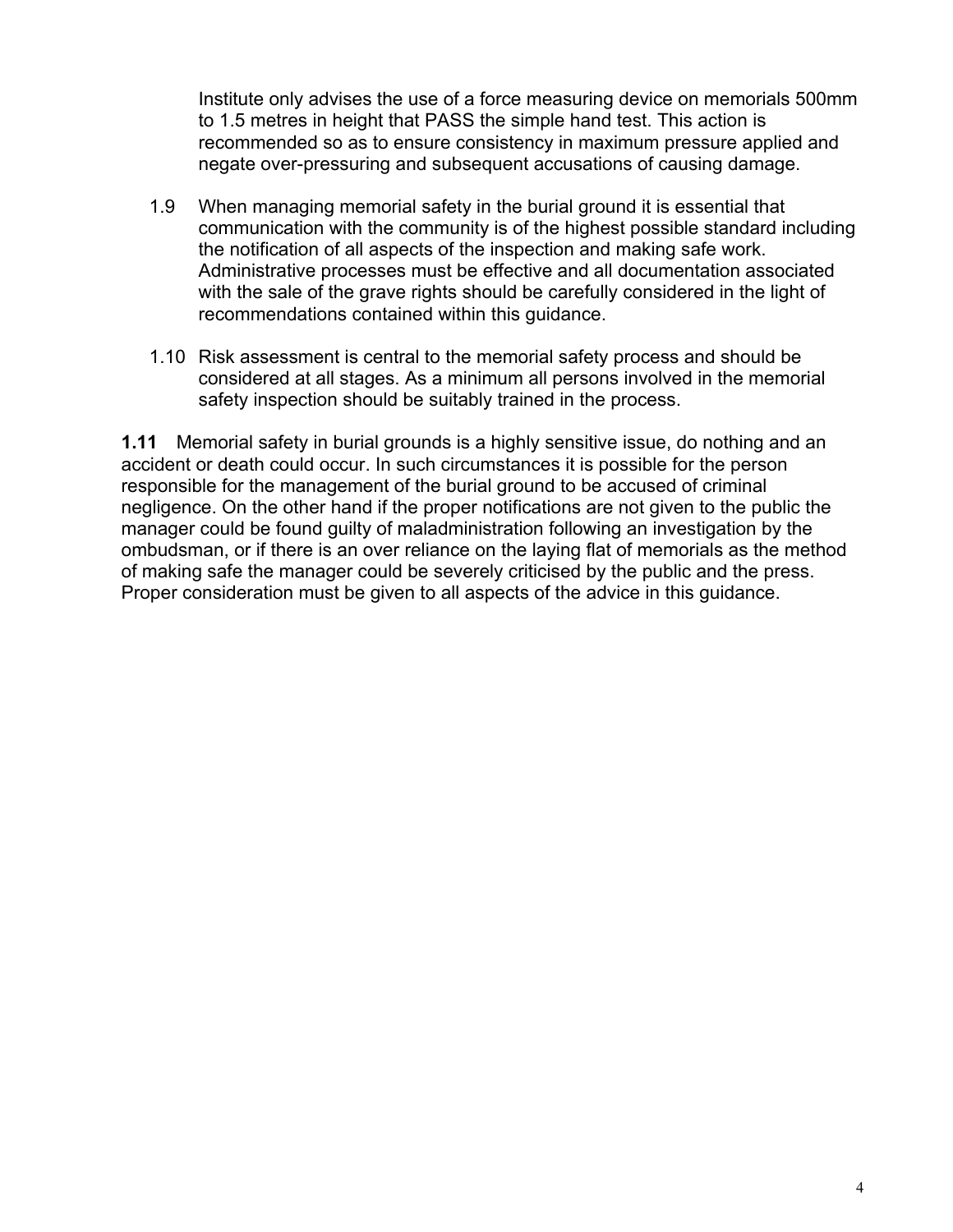# **2.0 INTRODUCTION**

# **2.1 General**

This guidance takes into account and includes the following:

- the overall duty of care placed on burial authorities in respect of safety within their cemetery/cemeteries
- The knowledge built up by Institute members since 1996 as a result of feedback from its members
- Matters and actions that can give rise to complaint by grave owners and ways and alternatives designed to reduce incidence of complaint
- The responsibilities of memorial owners, memorial masons and burial authorities
- Guidance on tackling the historic problem
- Guidance on an appropriate way forward designed to ensure reliable installations and good standards of workmanship

# **2.2 Responsibility and Liability**

- Responsibility for the overall safety (duty of care) within a burial ground lies with the burial authority, which has responsibilities under the Health and Safety at Work Act 1974 and the Occupiers Liability Act 1957 to ensure that, as far as reasonably practicable, their sites are maintained in a safe condition. This includes ensuring that anyone who enters the site to carry out work, such as a memorial mason, carries out such work in a safe manner and in such a way that others using the site will not be put at risk.
- Whilst the responsibility for general safety lies with the burial authority there are specific responsibilities relating to memorials that lie with both the owner of the memorial and the memorial mason responsible for installing it. The owner of the memorial is responsible for maintaining the memorial in a good condition and should be properly informed, in writing, of their and other party's responsibilities. They should also be encouraged to insure the memorial, just as they do their household property. When it comes to ensuring the memorial is erected safely, they are not the experts and this is identified in case law (Brown v Cotterril 1934). The expert is the memorial mason who erects the memorial and charges for his/her professional services.
- Memorial masons are legally liable for the work they carry out and should ensure that memorials are erected safely and in accordance with current standards available within the industry (such as quality specifications like the Appropriate industry code of practice or similar). This responsibility is placed on masons in the Consumer Protection Act 1987, the Sale of Goods Act 1979 (amended 1994), the General Product Safety Regulations 2005 and the Directive on Liability for Defective Products (85/374/EEC). The latter was implemented in the UK in August 2003. If masons do not carry out their work with due diligence they could face severe financial penalties. Claims for poor workmanship can be made up to 6 years after the memorial has been installed (5 years in Scotland). Should a burial authority identify a memorial that has become unstable due to non compliant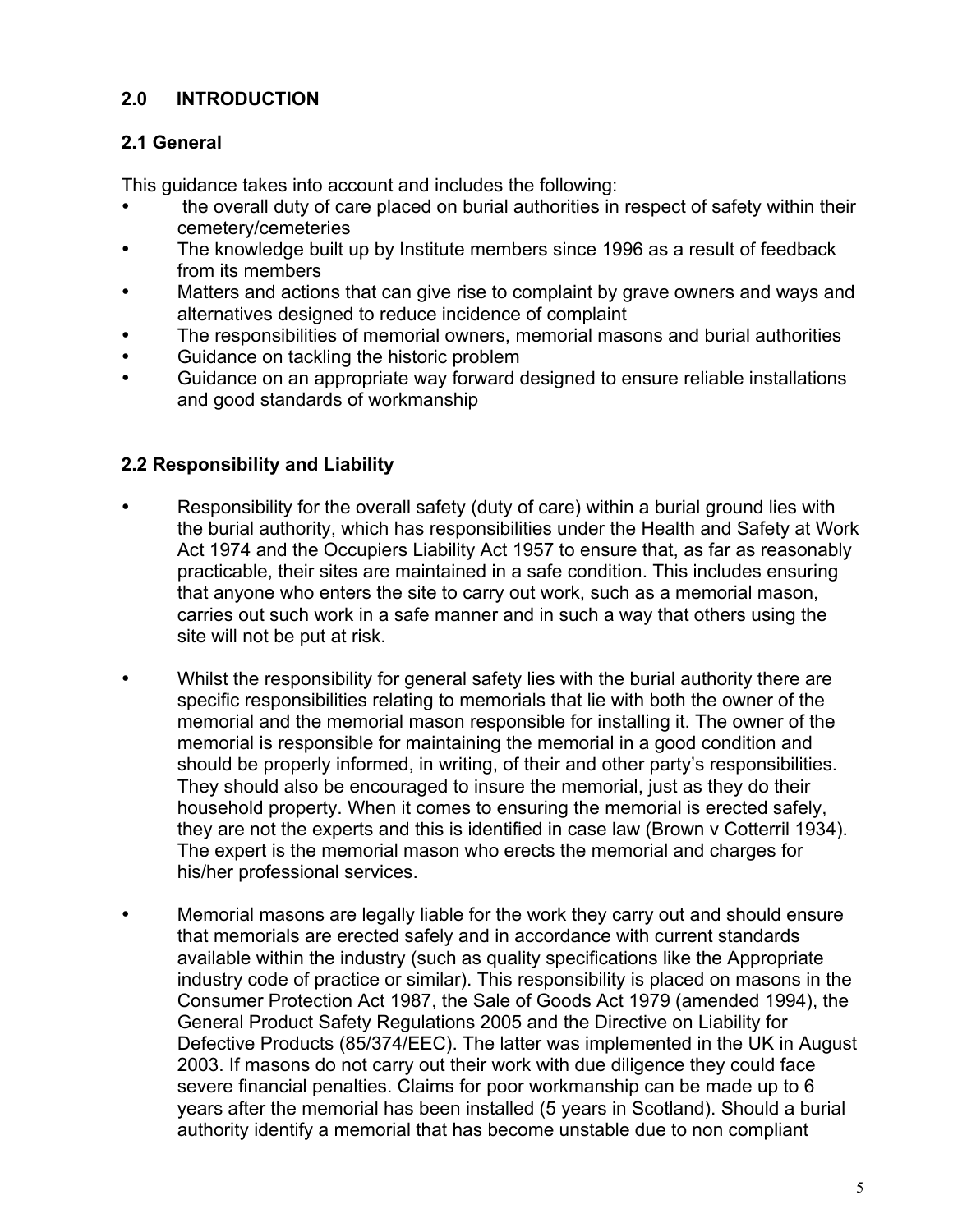installation within 6 years of installation the memorial mason must rectify the matter free of charge. Should dispute ensue on this matter it should be referred to the local Trading Standards office.

- A burial authority should carry out regular inspections on their existing memorials, at least once every 5 years. Where this inspection programme identifies unsafe memorials they have a responsibility to ensure such memorials are not a danger to visitors and employees in the cemetery. Where possible, they should contact the owner, advise them of the problem and ask them to make the memorial permanently safe, usually by having it refixed (unless the memorial was installed within the previous 6 years as above). Obviously, if there is a clear defect with the way in which the memorial was installed then the owner may have some redress through the memorial mason who originally installed it.
- Where owners cannot be traced the burial authority has to make a decision on how to deal with the memorial. These options are dealt with later in this guidance.
- Burial authorities should record their approach to the inspection and making safe of memorials in a suitable memorial safety policy. Any health and safety enforcement agency (generally the HSE or local authority) would require a copy of this should an investigation ever be necessary.
- Where the ground has been consecrated in accordance with the rites of the Church of England the Church, through the local diocesan Consistory Court, has jurisdiction over such ground. A faculty has to be obtained from the church diocese giving permission to carry out inspection and making safe work and the church may wish to place their own restrictions on such work. This must be taken into account by the burial authority. It is suggested that all parties co-operate to ensure work is carried out to comply with current health and safety legislation. Where a faculty is not forthcoming a burial authority may have little option than to fence off the consecrated areas to prevent access and refer all enquiries to the relevant diocese.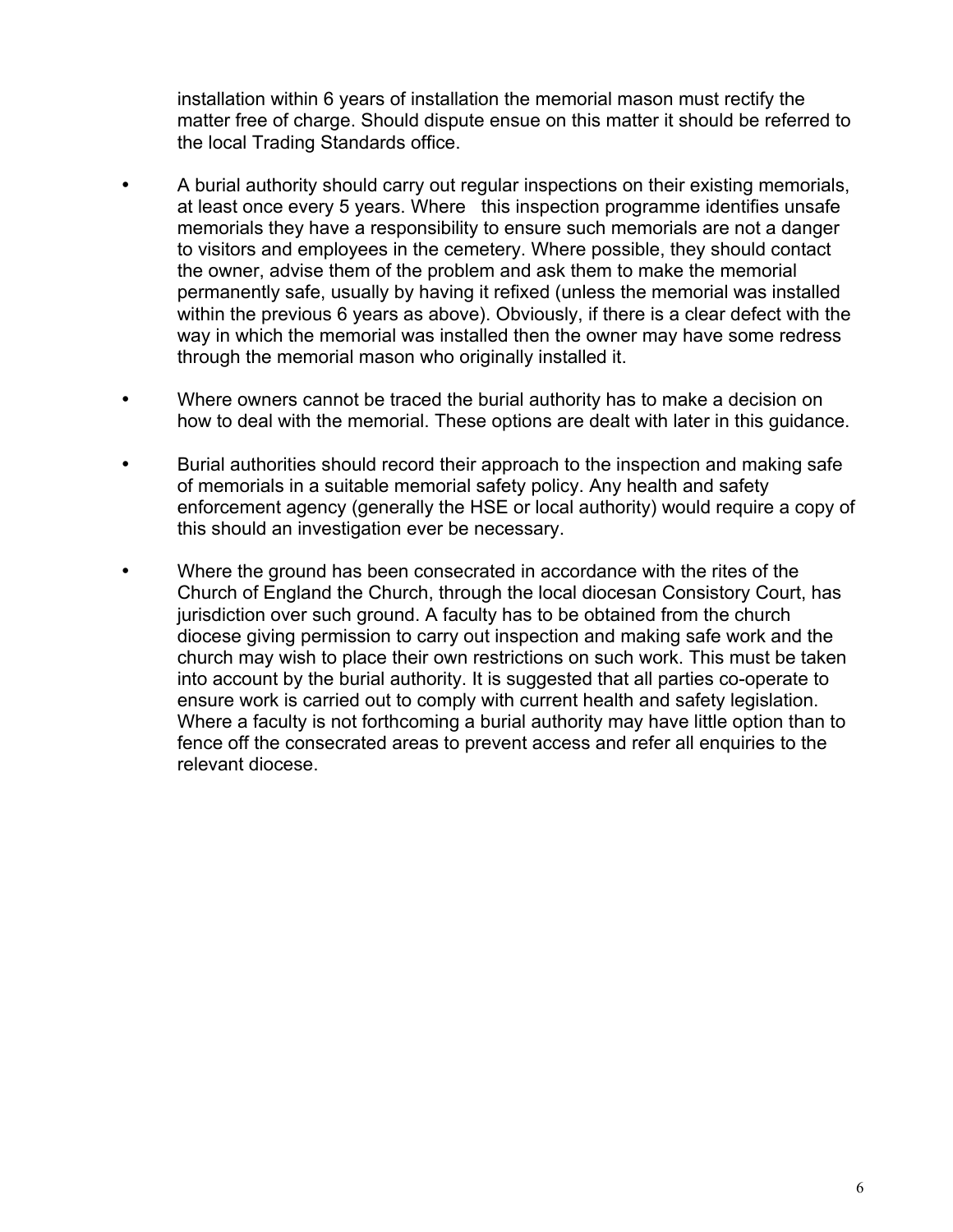## **3.0 INSPECTION AND MAKING SAFE – The Historic Problem**

# **3.1 General Issues**

Burial authorities have a duty under Health and Safety legislation to control the dangers that exist in their burial grounds. Burial authorities should already have organised an inspection and make safe programme to ensure these dangers have been removed. The legislation that applies to this area is extensive and varied depending on the location and type of burial authority, however, most burial authorities utilise the latest guidance as the best practice available and current. Appendix 3 deals with legal issues including the health and safety legislation applicable to memorial safety.

 Suitable procedures should be adopted and adapted to local conditions to ensure compliance with Health and Safety legislation. Enforcement action may be considered by the HSE should an accident occur.

# **3.2 Management Issues**

**Raising Awareness** – Before commencing any memorial inspection programme it is essential that burial authority officers highlight the accidents and deaths that have been occurring in burial grounds throughout the country to those who make decisions and allocate finances for the authority. It will be important to be able to assess the cost of inspection and making safe and provide an argument for the additional funding that will be required. This may often prove difficult however, it is important that responsible officers make a case in writing to the senior management, elected members or diocesan representatives, identifying the health and safety requirements and potential penalties if ignored. Further to this it is often useful to show responsible officers /elected members the extent of the problem on a visit to the burial ground.

Once responsible officers/elected members are made aware of their responsibilities, steps must be taken to publicise the work that is to be carried out. Press releases, radio appearances, notices in the burial grounds and even workshop sessions in the burial ground where the public can witness the work to be carried out should be considered. All of these will ensure that the public are informed about the work to be carried out, why it needs to be done and how it will be done. The owner of any memorial that fails the inspection should be contacted if possible, by writing to the last known address. The notification should be written in a sympathetic manner stating that as the memorial has failed the owner is responsible for reinstating it to an approved specification (BS 8415). Further information regarding consumer protection law and the length of time to be given to have the memorial reinstated can also be given at this time.

Whilst advising the public of any forthcoming inspection and make safe programme consideration should also be given to an ongoing programme of inspection and any possible refurbishment work for the future. Making the public aware of the ongoing inspection programme and any potential improvement work will ensure public awareness of the whole process. Failure to complete an adequate notification process could be criticised by the Local Government Ombudsman.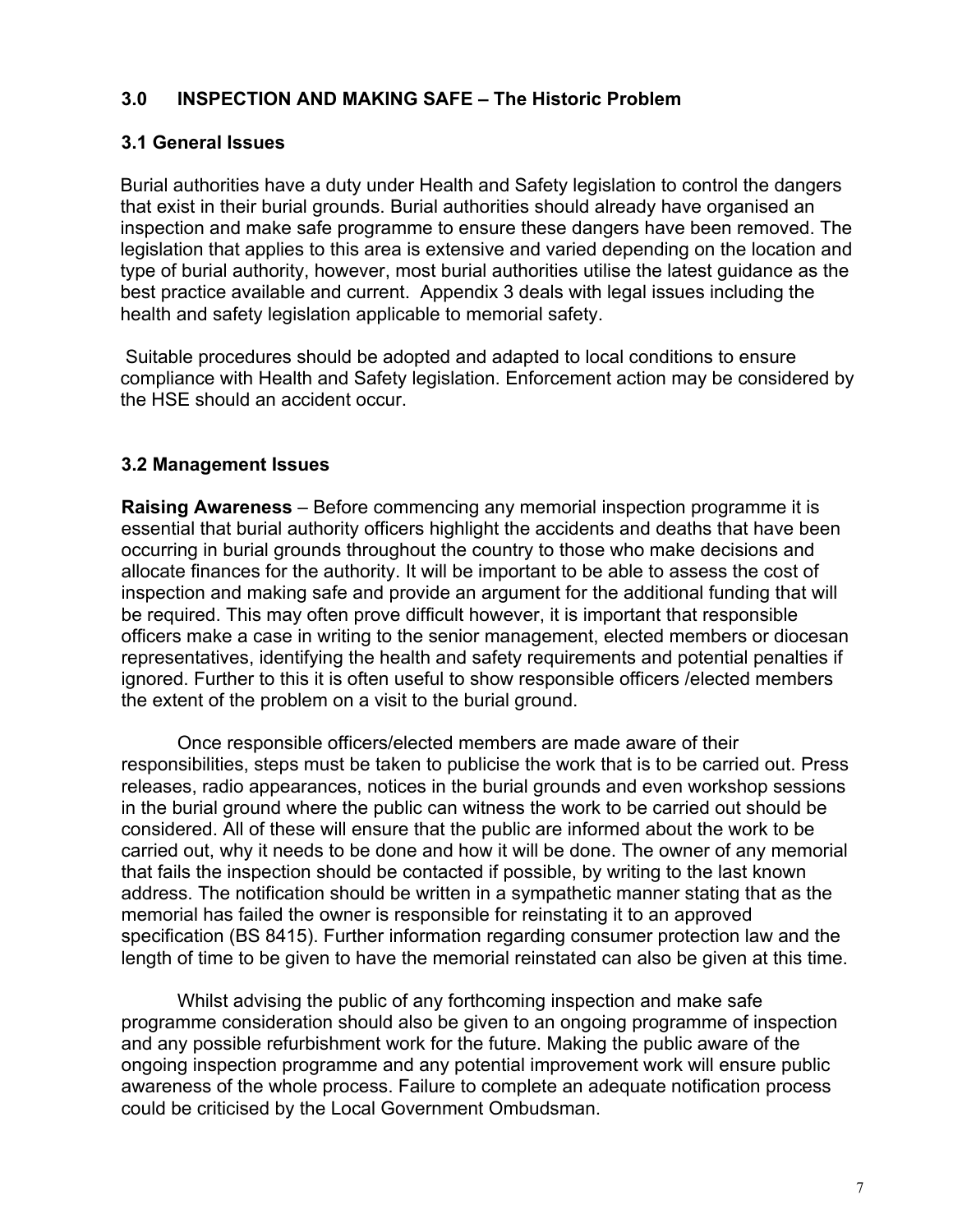**Warning Signs/Notices/Cordons/Temporary Supports** - Warning signs and other publicity alone will not protect the interests of a burial authority which must be actively working to remove the hazards posed by unstable memorials. Warning signs are a clear acknowledgement that hazards are present and an authority found to be doing nothing to remove such hazards is likely to be found negligent.

It is important that once a memorial has been found to be unsafe that a warning notice is placed on it, or the cordon surrounding the memorial, or the temporary support explaining why any action has been taken and advising the owner not to attempt to remove the cordon, temporary support systems or try to erect the memorial without using a registered memorial mason [The British Register of Accredited Memorial Masons (BRAMM Scheme) is discussed later in this guidance].

When cordoning a memorial consideration should be given to the size of the memorial and the length of time that the cordon might be in place. Long-term cordoning might require suitable fencing. When using cordons it is important to cordon the radius of the fall of the memorial so that if it does fall it will land within the cordoned area.

Temporary supports can be sturdy stakes driven into the ground vertically behind the memorial and secured with appropriate banding. Corner protection is advisable so that the banding does not cause damage. Whilst cordons are suitable for memorials up to 1.5m in height they might not be appropriate for taller memorials.

**Notifying Grave Owners** – Burial authorities must advise grave owners when memorials are found to be unsafe, although consideration of the practicalities of this process must be considered. This will mean writing to the last known address of the owners of memorials less than 30 years old (see LACO Schedule 3 Para. 4 for detail), in addition to all other publicity. This is an extremely important part of the process, as burial authorities have been severely criticised for not attempting to communicate with owners. There is a danger that if the proper notification process is not followed, including publicity of the process, warning signs and letters to grave owners, the authority could be reported to the Local Government Ombudsman and accused of maladministration of the process.

Whilst raising awareness cannot guarantee that there will not be complaints about the process it has been proved to reduce the numbers of complaints to a manageable level in most cases. Should complaints be received, experience has shown that the vast majority of unstable memorials are due to a lack of dowelling on construction and installation, or the use of unsuitable foundations.

**Training** – In addition to reading this guidance, it is essential that training is provided for persons who will be responsible for the inspection and making safe programme and to any others likely to be involved in the process. This has been reinforced in the Local Government Ombudsman's Special Report on Memorial Safety. Cost effective training and other advice is available from the ICCM. If contractors are to be used they should also be able to evidence training in the process. If you are responsible for a burial ground you are also responsible for ensuring work is carried out to a suitable standard. Evidence of training, adequate public liability insurance and suitable risk assessments and safe methods of working are all essential. Should any of the above be ignored and an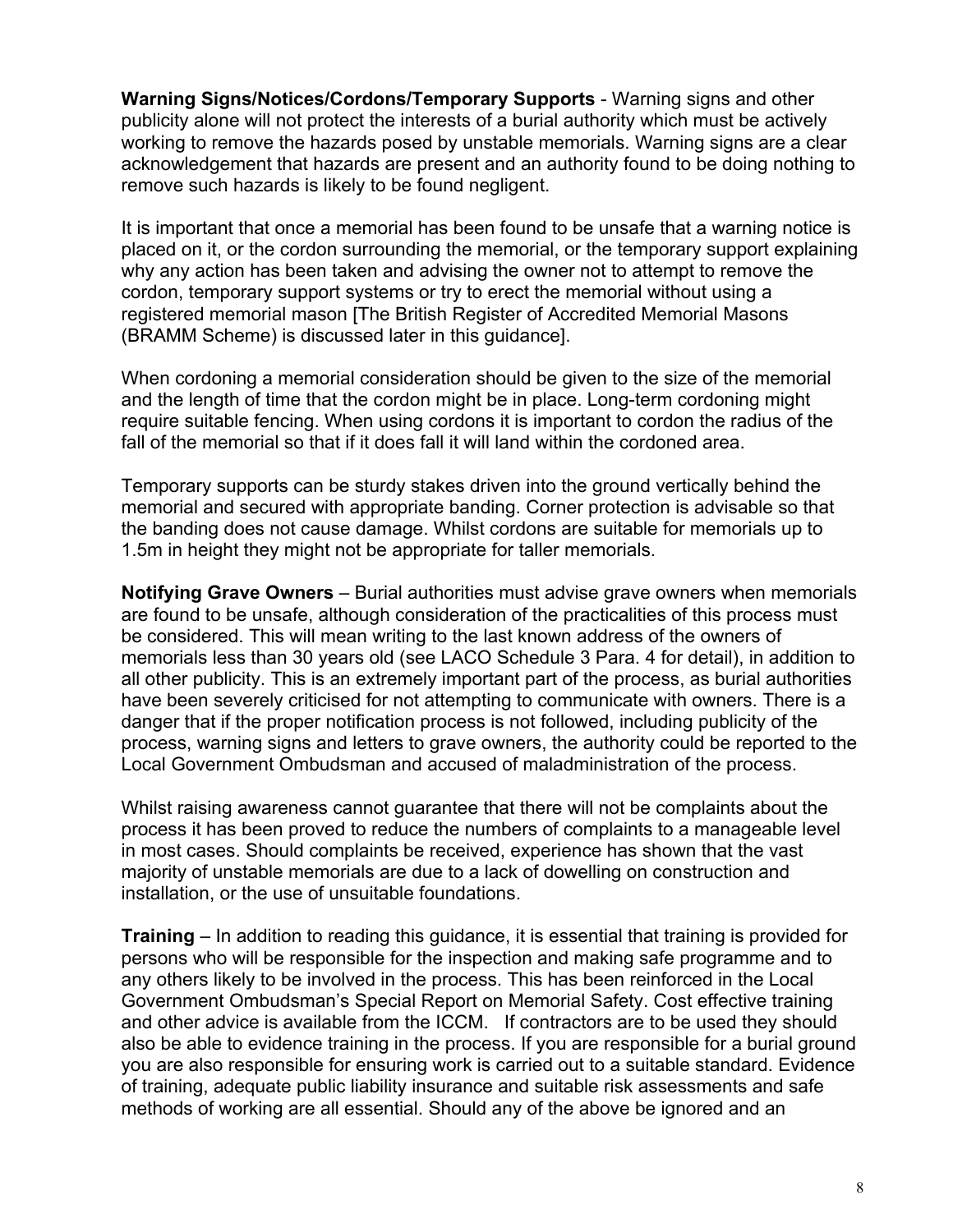accident occurs it is likely that the authority could be severely criticised and held financially liable in any subsequent investigation.

**Risk Assessment** – Risk assessment has a central role to play in the inspection and making safe process. The following issues should be considered at each stage of the process:

- A decision is required on where to start the inspection programme and in what order the work is carried out. The following are some of the areas to be considered as part of the risk assessment:
	- … *Identify hazards and their potential to cause harm* consider the age, size deterioration, etc. of memorials
	- … *Numbers of visitors* consider the numbers of visitors to certain areas and the effect this has on the likelihood of accident
	- … *Vicinity to main roads and paths* consider the busiest areas of pedestrian traffic, usually in and around main roads, footways and entrances
	- … *Ground conditions* consider whether ground conditions will affect the stability of a memorial
	- … *Topography* consider whether sloping ground could affect the stability of a memorial
- Deciding on the most suitable means of making safe and ensuring that this is proportional to the potential risk:
	- … *Identify hazards and their potential to cause harm (large memorials)* – large memorials can kill and if they are unstable immediate action should be taken to remove the risk if at all possible by setting into the ground, repairing the memorial or by laying flat,. Cordoning and barriers may be inappropriate and a more substantial barrier, to standards indicated in HSE:HSG 151 – Protecting the Public, should be considered should the memorial not be able to be permanently made safe. Temporary support systems can be acceptable if properly constructed and if an inspection process is set up to ensure they remain safe. These should only be used for a limited period whilst informing owners and until the memorial can be permanently made safe.
	- … *Identify hazards and their potential to cause harm (lawn type memorials)* – consideration should be given to the fact that these smaller memorials tend to result in less serious injuries and, particularly if the memorials are back to back, they are less likely to fall in such a way as to result in a major injury. In addition to this the owners of lawn type memorials, as they are predominantly the newer memorials in a burial ground, are more likely to be contactable. Actions such as simply placing notices on 'back to back' type memorials, cordoning individual graves or even whole sections, dependant on the number of failures, may be considered by the authority to be an appropriate way of managing the risk. In addition to physical action each memorial should have a notice placed upon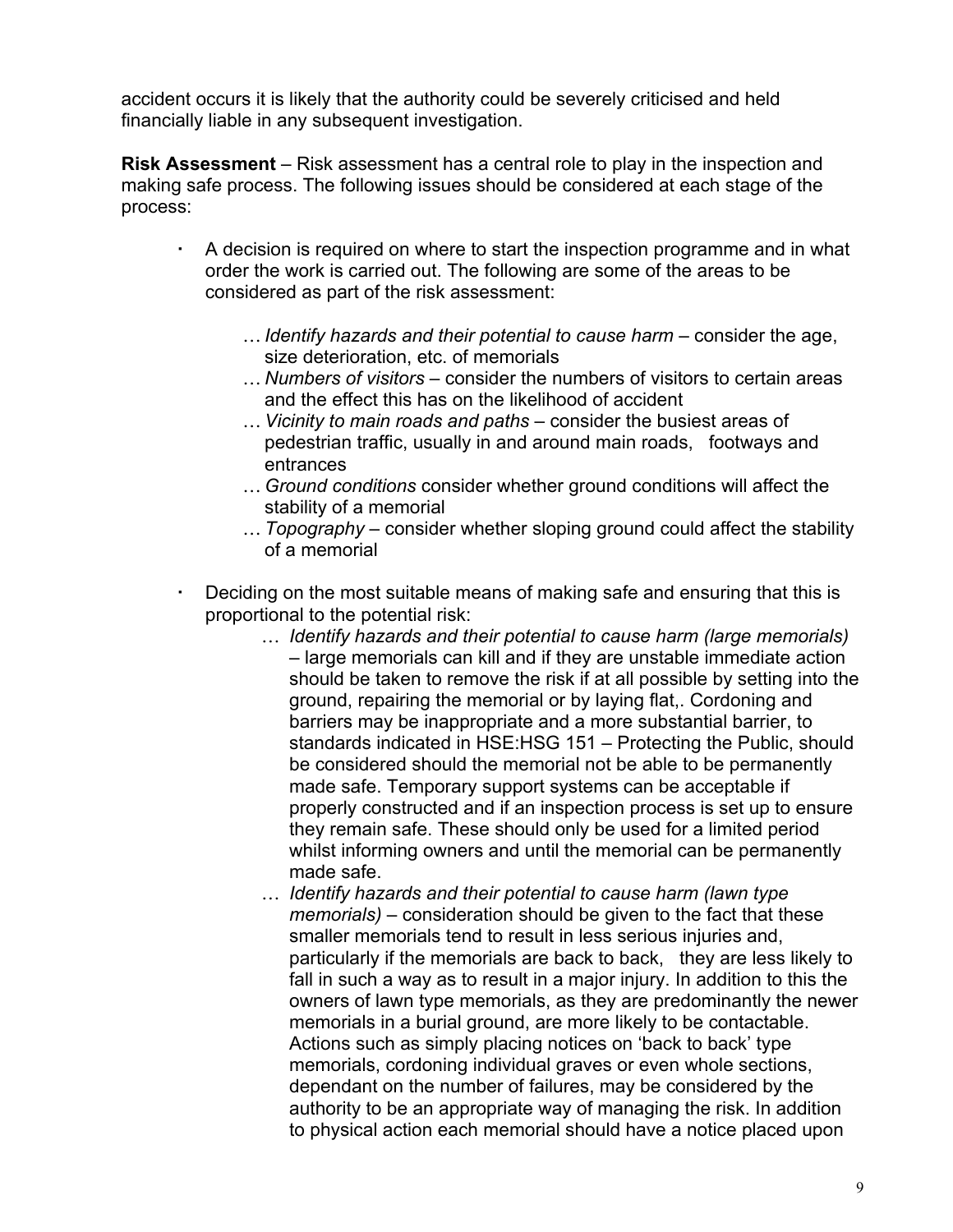it, as indicated previously. This type of action may be deemed both appropriate for the control of the risk and sensitive to bereaved families.

- … *Identify hazards and their potential to cause harm (how unstable are the memorials)* – as memorials are inspected it will become obvious that some are inherently more unstable than others due to a variety of reasons. Where memorials are extremely unstable and could fall when the lightest force is placed against them consideration should be given to removing the hazard (not the memorial) by making the memorial safe in some way. This would be true of any memorial, but it should be remembered that the larger memorials are more likely to kill someone if they do fall and, therefore, the risk is greater.
- Assessing the risk to employees carrying out any inspection or making safe work on memorials:
	- … Assess the range and extent of hazards this will include such issues as the size of memorials, the likely stability/instability of memorials, ground conditions including presence of unstable vaults, kerbs etc., risks of falling masonry, lone working, topography, means of making safe, accessibility and many other issues specific to the burial authority's own burial grounds.
	- … Examine how these risks can be managed in such a way that they are significantly reduced including the use of lifting plant or equipment, methods of working that are safe, protective clothing that must be worn etc.
	- … The above should result in appropriate risk assessments and safe methods of working to be followed by staff working within the burial grounds. These should also be required of any contractors, funeral directors, memorial masons or other parties who work within the authority's burial grounds.
	- … Burial authorities should be aware of the range of abilities of their own staff, or contracting staff, who work in the burial grounds. Memorial safety risk assessments will need to be carried out for teams working on memorial safety work, grave digging and grounds maintenance. Staff working on all of these areas will need to be able to assess memorial safety and take appropriate action if dangerous memorials are identified. The actions each team are able to take may be different due to the range of equipment that may, or may not, be available to them.

The above risk assessment information is for guidance purposes only, lists are not to be considered all-inclusive but indicative of the types of risks that should be considered. Further guidance should be sought from officers that normally provide health and safety advice for the burial authority.

**Inspection and Making Safe** – the authority will need to consider how the necessary work will be undertaken. It should be remembered that the inspection work must be coordinated with the making safe of memorials. Once a memorial is identified as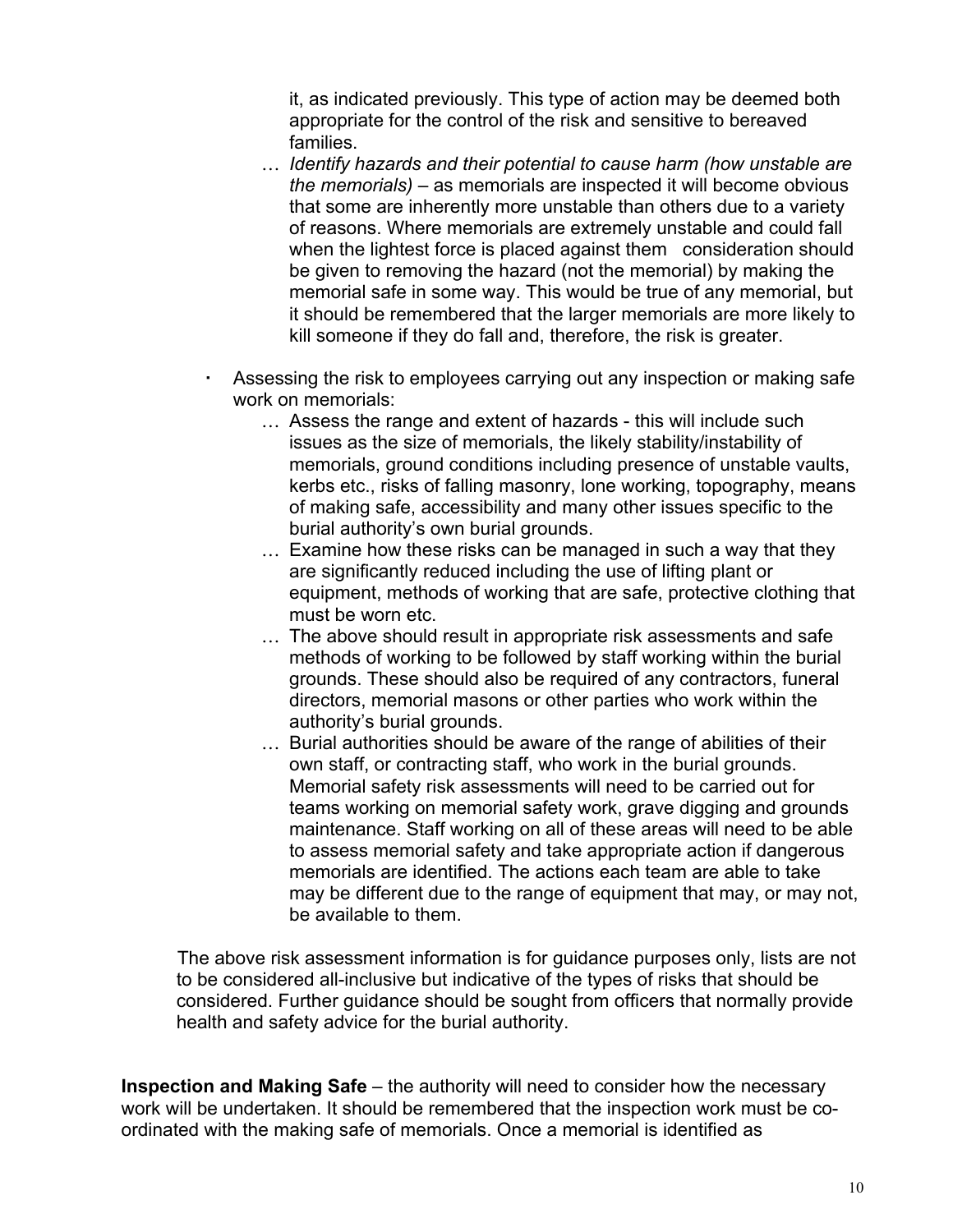dangerous, immediate action must be taken to significantly reduce or eliminate the risk, whether that be to make the memorial permanently safe by setting it into the ground or laying it down or whether it is temporarily made safe with some sort of support system or whether access is restricted by the use of a cordon or barrier. The inspection process should be managed in such a way as not to allow it to progress too far in advance of the making safe work, or delay the continuing inspection process.

Consideration must also be given to the range of personnel who might encounter dangerous memorials. It may be that a memorial safety team identifies the majority of memorials however gravediggers should be inspecting memorials before beginning their excavation. Grounds maintenance staff may also identify dangerous memorials. It is essential that consideration is given to how such staff may need to make memorials safe for the excavation and the funeral to proceed. This will include how such memorials will be reported back to the burial ground office to ensure they are properly recorded and dealt with.

If an authority is to use a contractor for this work they will have to firstly ensure that the contractor is not engaged on inspection works only, as they may be identifying dangerous memorials that the authority is not equipped to make safe. The contractor must supply the burial authority with risk assessments and safe methods of working and the authority must consider whether the Construction (Design and Management) Regulations 1994 (CDM Regs.) apply. Advice from the HSE is that these regulations will not normally apply to inspection, erecting or dismantling of memorials other than those of sufficient size to fall within the definition of a structure in the Regulations, in which case further guidance will be required.

The means of making safe a memorial can also have a significant impact on the progress of the work. Temporary support systems will result in the delay of the primary inspection as time and resource has to be spent on the regular re-inspection of the 'make-safes' to ensure they remain safe should they remain for a long period. It is recommended that temporary supports remain for 3 months which gives the owner sufficient time to make arrangements for repair. If the owner cannot be contacted the authority may lay such memorials flat or convert to monolith (where appropriate) after the expiration of the period. Repair of memorials will result in a considerable amount of time and money being spent on the repairs rather than being invested in the making safe of other potentially dangerous memorials. It is recommended that burial authorities concentrate on the initial inspection and making safe of memorials in such a way that they will be able to demonstrate a co-ordinated inspection and 'make-safe' programme that is not unduly delayed by re-inspection or repair works. Whilst repair might be considered appropriate in areas where the appearance of the cemetery requires consideration e.g. main driveway, an authority is not obliged to spend excessive amounts of public money on private property and is only obliged to make memorials safe. The authority is empowered to make safe dangerous memorials.

Prior to the start of an inspection it is clear that all of the above should be considered, however, there is also a range of other issues to take into consideration:

 **Inspections on consecrated ground** – The Church diocese should be informed at the same time as the public or earlier, advising them of the work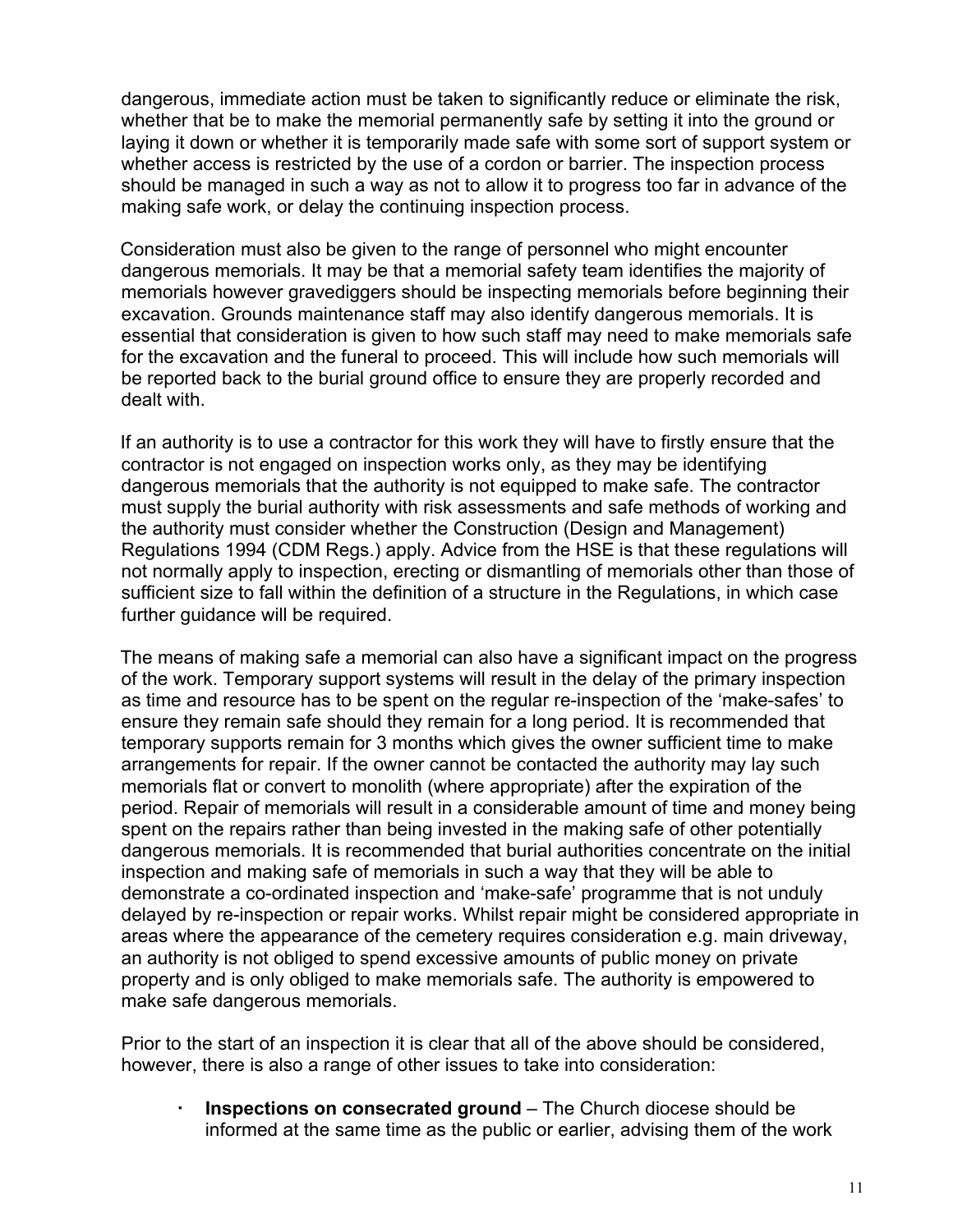that is required. It is likely that a Faculty will be required, (this should be considered in conjunction any relevant ecclesiastical law). Work should be carried out in accordance with any specific conditions contained within the Faculty. Where a Faculty is required attempts should be made to ensure the life of the Faculty is a minimum of five years, to match the recommended fiveyearly inspection process. It should be noted that not all Diocese adopt the same approach therefore it is advised that contact is made with the Registrar for you Diocese before an application for a Faculty is made.

- **Heritage value** Some burial authorities may have a listed building on the site, or even have listed memorials. In such circumstances all memorials on the site may be covered by the same order. Approaches should be made to the local Planning Authority to obtain guidance on the extent of the listing. If the site is covered English Heritage will be interested and should be consulted before any work is carried out (in certain cases if work results in the damage to a listed memorial it could be considered to be criminal damage). Where a particular memorial is listed consideration should be given to having a structural engineer inspect the memorial, possibly one supplied by English Heritage. Even when memorials are not listed consideration should be given to their heritage value and care taken in the inspection and making safe process. Consideration should be given to maintaining photographic records of memorials that need to be dismantled to make them safe, as smaller parts can become 'portable' in the process and may be subject to theft. In some cases where inscriptions are of particular note it may also be beneficial to maintain a record, particularly if they exist on stones that are subject to weathering. Once a burial ground has been made safe, there will be a benefit to the community if it could be used as an educational resource with heritage and conservation trails developed where appropriate.
- **Aesthetics** The general aesthetics of the site and the reaction of the public should be considered when deciding what action to take in respect dangerous memorials if large numbers of memorials are laid flat.
- **Maintenance** laying memorials flat in areas where no kerbs exist will make maintenance considerably more difficult, it may also significantly add to the number of trip hazards present. This should be considered as it may also result in higher costs or lower standards of maintenance. Alternative methods should be considered in such circumstances, such as converting headstones to monoliths (setting memorials into the ground by one third of the height).

After all the above issues have been assessed consideration can be given to starting the inspection and making safe programme. A management of memorials flow chart, dealing with all the above issues, is attached to this guidance as Appendix 1.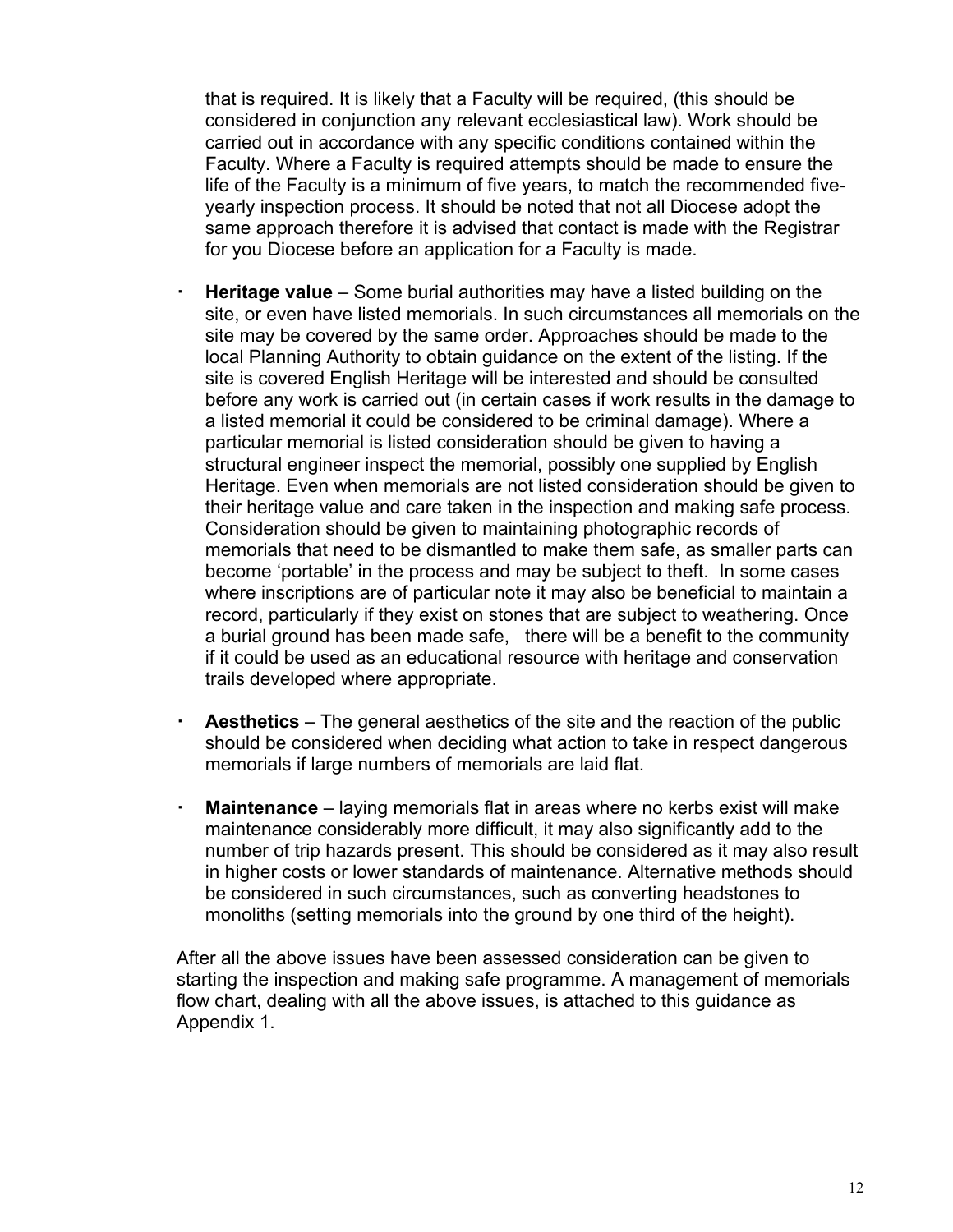# **3.3 The Inspection Process**

There is often a large range of memorials in burial grounds ranging from the very small to the larger and more elaborate memorials, mausolea or box tombs. There is no single method of inspection however there is a methodology that should be followed to build in a large degree of consistency to the process. The basic principles of this method are as follows and should only be used by personnel that have received suitable training in accordance with this guidance.

All memorials - All memorials in the burial ground should be visually assessed as part of the overall risk assessment process. Memorials should be assessed bearing in mind the following issues:

- Are joints intact?
- Are kerbs etc breaking apart?
- $\cdot$  Is the memorial leaning?
- Are the foundations (where evident) intact?
- What are the ground conditions like?
- $\cdot$  Is it a hard or a soft stone?
- **Intrusion of vegetation?**
- Are faults or cracks present?

All of the above indicate potential dangers with the memorial and are an effective means of assessing a memorial prior to any physical inspection in order to identify the potential risks.

**The Institute does not recommend the blanket use of a force measuring instrument on all memorials however guidance on when this instrument is deemed necessary is included in the testing regimes below**. (Force measuring equipment should always be used in accordance with manufacturer's instructions and calibrated annually).

## **Memorials up to 500mm**-

- Full visual inspection
- Hand Test only

These smaller memorials should be tested by hand only with the owner being advised if any joints or components have become detached. Generally, no temporary supports will be required to most memorials of this height however some books on rests might be laid flat to prevent them falling from their rests and breaking.

# **Memorials 500mm to 1.5 m -**

- Full visual inspection
- Hand test primary test
- Confirmatory test using a mechanical force measuring device only on those memorials that PASS the hand test
- Record all findings, immediate actions taken and future actions required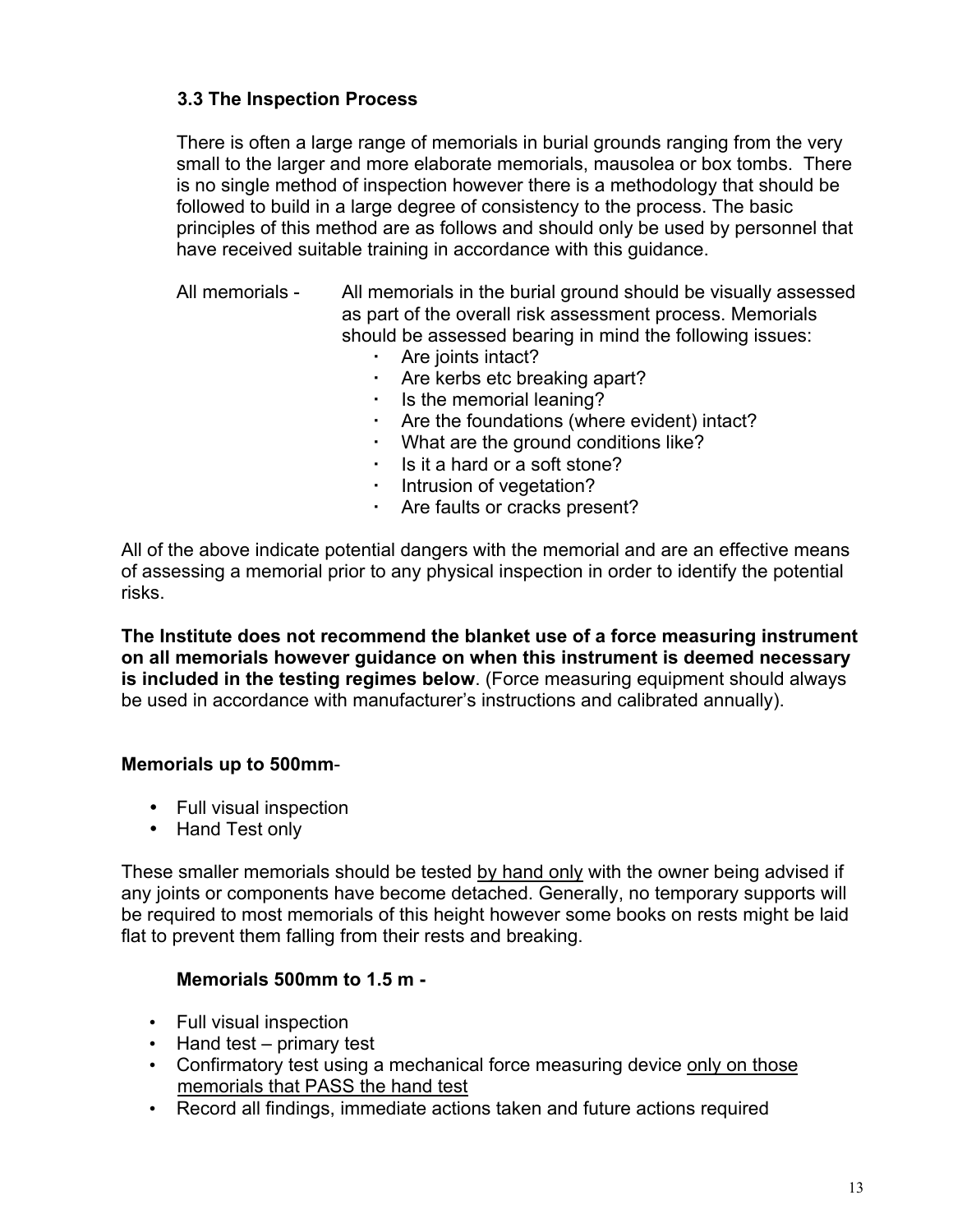It is recommended that the simple hand test is the primary test. Force measuring equipment calibrated to 25kg should only be used as a final confirmatory test on memorials up to 1.5m **that PASS the simple hand test**. This should be used to provide a definitive force applied to the memorial and to further confirm the consistency of the inspector's initial tests on such memorials. In addition to the testing of memorials burial authorities may wish to record the failure force on memorials that have failed, thus providing evidence to any potential complainant that memorials have not been overpressured.

Force testing equipment should not be used on listed memorials without first contacting English Heritage.

## **Memorials 1.5m to 2.5m -**

- Full Visual inspection
- **Hand test only** (on non-complex structures). Certain memorials over 1.5m can fail a hand test yet pass a mechanical test due to the hand test being carried out at a higher point on the memorial than a mechanical test which takes place at shoulder height.
- Record all findings, immediate actions taken and future actions required

# **Memorials over 2.5m and complex structures -**

- Full visual inspection
- Note any potential problems and cordon off if any present
- Seek the opinion of a structural engineer (if a structural engineer cannot be enlisted it is advised that a small group comprising the cemetery manager, a member of the cemetery staff and perhaps the safety officer can carry out the inspection and come to an agreed decision on action to be taken).

The inspection process is carried out in two distinctive phases. The first phase of the inspection process is the initial inspection. The initial inspection is aimed at obtaining the necessary information that is critical to identifying the safety of the memorial and, therefore, whether the memorial is an immediate danger to the public.

To identify an immediate danger it must first be defined what is meant by an 'immediate danger'. **A memorial that is an 'immediate danger' to the public is one that fails the testing procedure and will not withstand a force approximating 25kg. The memorial only fails if, as a result of the continuing application of 25kg or less, the memorial would continue to move and eventually fall to the ground.**

The initial inspection gathers simple facts that address whether the memorials pose an 'immediate danger' to the public. The details of which elements need to be recorded are contained below under, 'Inspection Records'. Burial authorities should be aware that it would be reasonable to carry out the initial inspection over a number of years, particularly where the authority has a high number of burial grounds and memorials to inspect. The obligation to maintain safe sites has been in place since the Health and Safety at Work Act 1974 and advice on the inspection of memorials has been available since 2000. Anyone inspecting the safety of the site would now expect to see considerable progress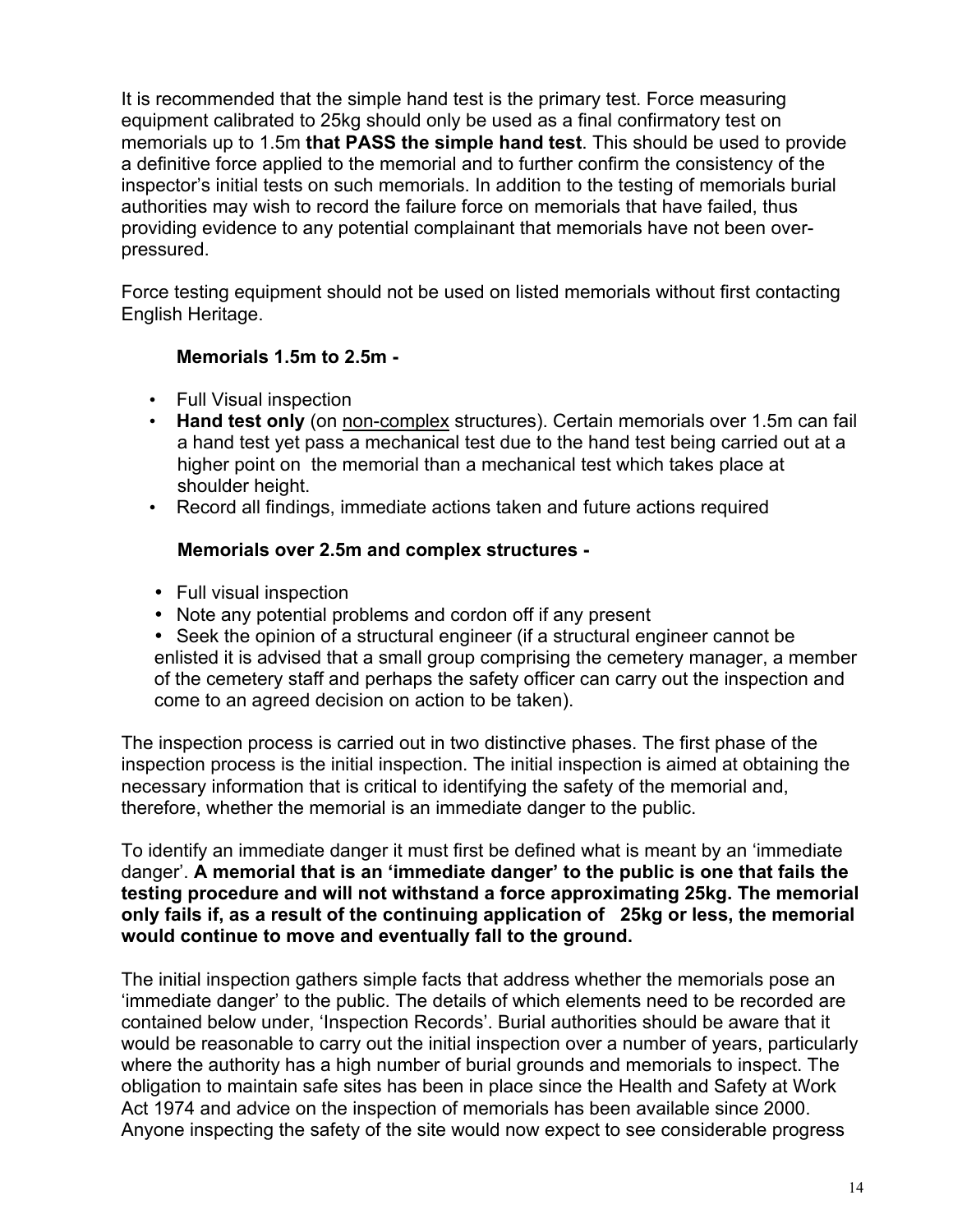made on the initial inspection and any burial authorities who may be only considering starting the process **should be looking to complete their initial inspection work within 12 to 18 months.** 

Once the initial inspection is complete burial authorities can move on to the ongoing inspection programme. All memorials should be inspected at least every five years. Following the initial inspection there will be a high number of re-inspections that need to be undertaken to comply with the burial authority's programme and to ensure further deterioration is not taking place. On this second phase much fuller details of each memorial can be taken. Detail of the extent of the type of information that can be gathered is identified below in 3.4, 'Inspection Records'. Each authority must determine the amount of information required dependant on the type of burial grounds they are responsible for, the resources available to them and the level of service being provided.

**Burial authorities with limited funding should consider partnership working with larger authorities or with groups of small burial authorities.** This will spread the costs of the process and allow burial authorities to comply with health and safety legislation. Larger burial authorities may have equipment and trained staff they are able to hire at a cost effective fee or may even offer a free loan of some equipment.

Where a larger authority is unable to help, a number of smaller authorities can pool their resources to spread the cost of expensive resources. Groups of parish councils are already beginning to take advantage of group training for a very cost effective fee. Schemes are also now available where some of the national organisations will train trainers in memorial safety. Such trainers can then pass their knowledge throughout a larger group at a very minimal cost. This would work within a diocese for instance where a trainer could train wardens in parishes throughout the diocese.

# **3.4 Inspection Records**

Every memorial must be inspected and a record maintained of the inspection. The initial inspection to identify the immediate dangers to the public does not exempt the authority from maintaining a record of every memorial inspected.

The results of the initial inspection will inform the following inspections so should be as complete as possible. The essential information required for the initial inspection is as follows:

- Plot Section and Number
- Name of deceased normally this will be the name of the first interred
- Size of memorial Full details are not required at this stage, fuller details of size can be taken on the ongoing inspection. Simply identifying one of three sizes would be acceptable
	- $\blacksquare$  Below 1 metre therefore less of a hazard as it is less likely to be the cause of a fatal accident
	- Between 1 metre and 2.5 metres posing a greater hazard as these memorials are more likely to cause fatal injuries
	- $\bullet$  Over 2.5 metres likely to be unable to be physically inspected and requiring the attention of a structural engineer.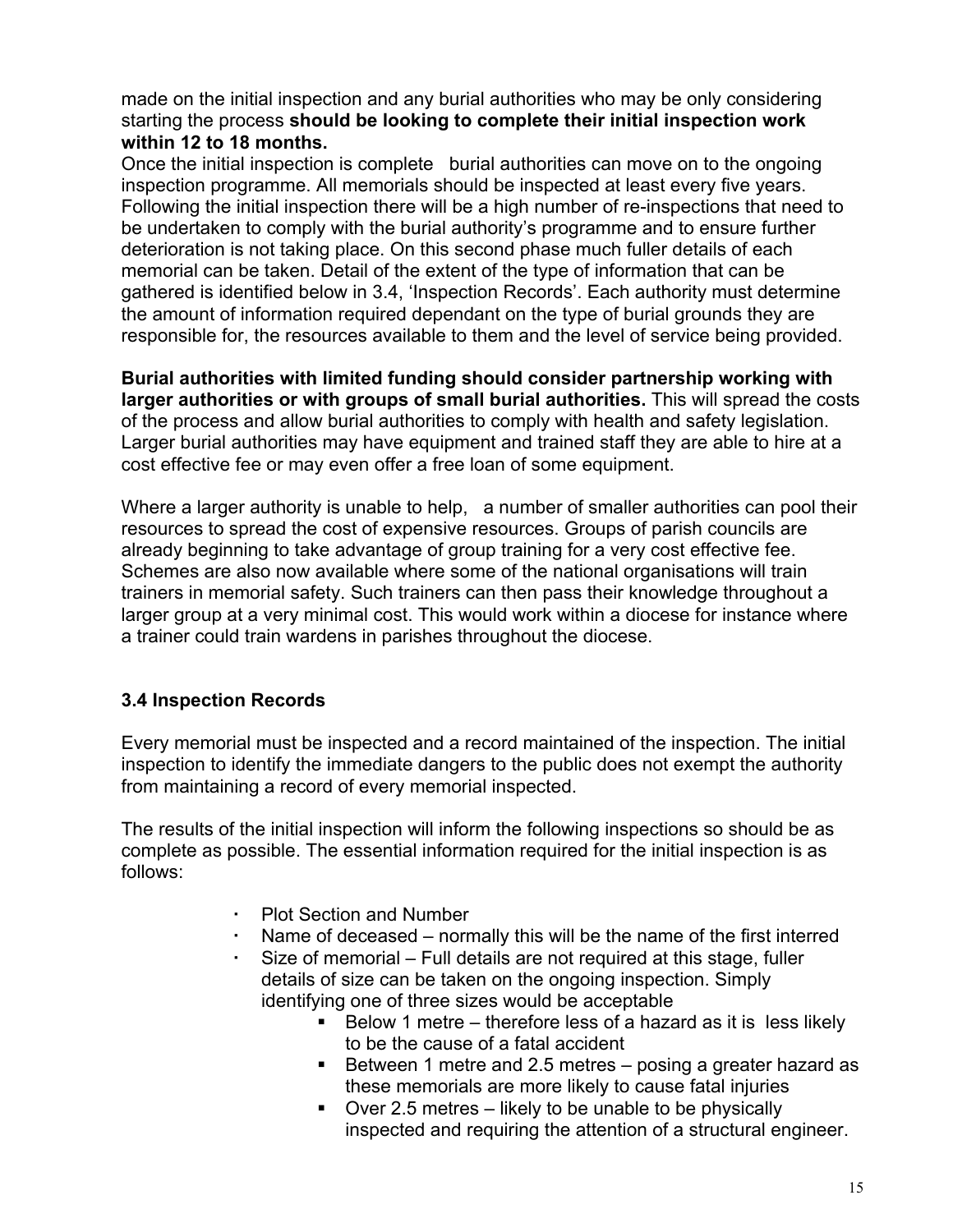(Level of hazard needs to be risk assessed against all the other factors identified in 3.1.8 above)

- Type of memorial headstone, cross etc. This helps identify the memorial if plans are not of a high standard
- $\cdot$  Headstone material This will not require the inspector to be an expert on different types of stone. The element critical to a stone's potential safety or otherwise is whether it is a hard or a soft stone. This differentiation is sufficient for the initial inspection. Fuller details can be taken on the ongoing inspection.
- A number of elements need to be identified in order to assess the memorials condition:
	- **Are there any cracks in the memorial?**
	- Is the memorial leaning?
	- Are the joints intact?
	- Is the memorial rocking?

(A simple pass or fail is required for each of these on the initial inspection; fuller details can be gathered on the ongoing inspection process)

- Comment on what action is required for the memorial inspected This may be the immediate action required such as the cordoning or fencing off of a memorial and the action required in the future to make the memorial permanently safe, such as laying it flat, repairing it or setting it into the ground.
- Priority of action It is recommended that there be three simple classifications of the priority of action. This ensures records are easily maintained and will, therefore be properly utilised. The priorities suggested are :
	- **Priority 1** Immediate action is required to make the memorial safe or to stop the public accessing the memorial. This could be the permanent removal of the hazard or the temporary making safe of the hazard.
	- Priority  $2 -$  The memorial is not an immediate danger to the public but is not fully stable and will, therefore, need to be monitored every 12 months to assess any further deterioration of the memorial.
	- Priority  $3 -$  The memorial is perfectly stable and will only need to be inspected in 5 years time.

(Further priorities can be added by burial authorities but it should be noted that this will complicate the record keeping and there should be good local reasons for adding priorities to the above list)

 Failure force – useful as evidence should there be a complaint about the amount of force used to test memorials. Measuring the failure force, that is when a memorial has already failed the hand test and a mechanical force measuring device is applied in order to record the pressure at which the memorial failed, could be viewed as blanket testing using a force measuring device and hence attract criticism. Whilst burial authorities may measure failure force in this way they should consider carefully before commencing.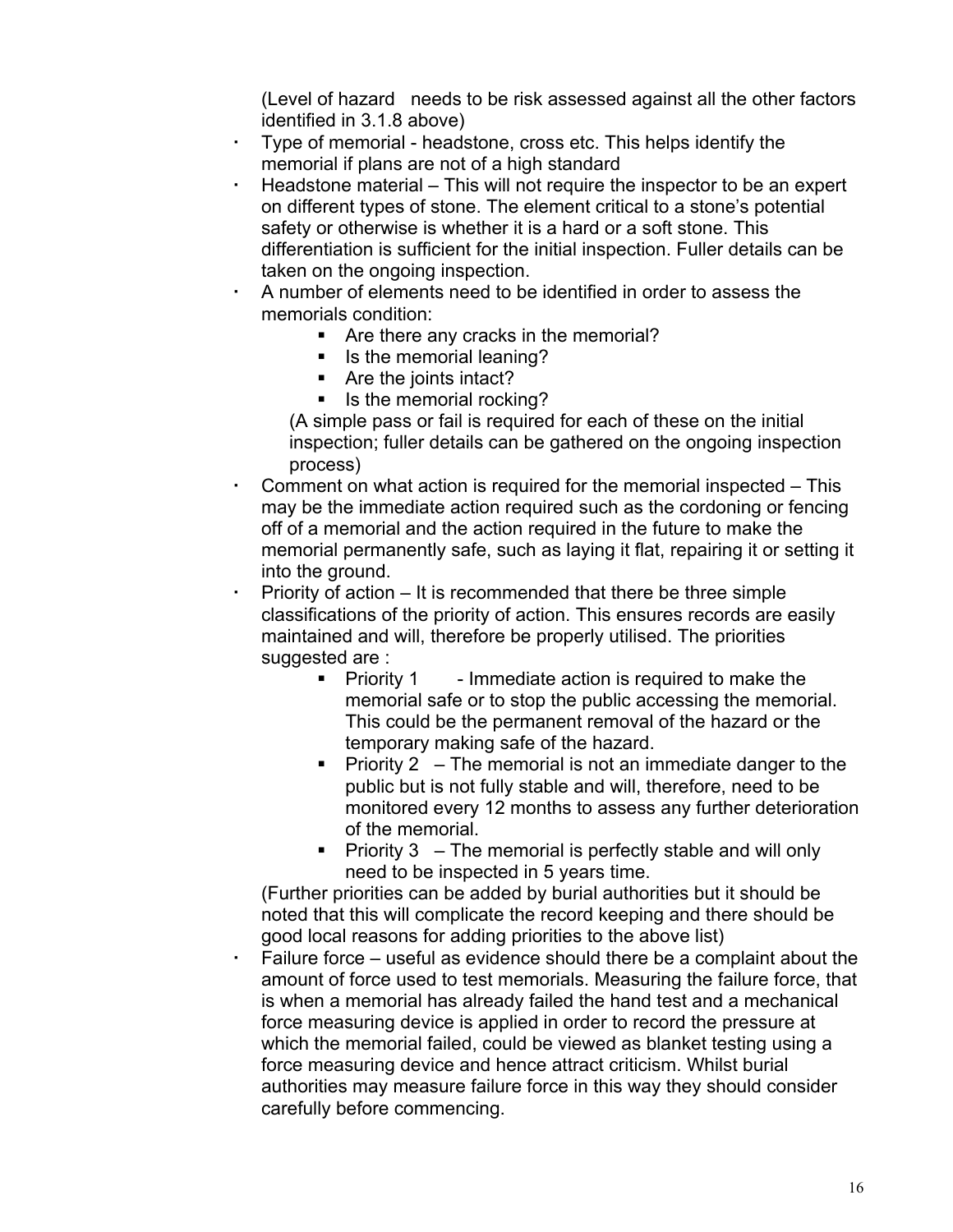- Digital Image this could be maintained for two reasons and only where required. Firstly, this provides the authority with evidence of any failure and secondly, if a memorial is to be dismantled in any way then an image of its original construction is beneficial from a heritage viewpoint. Once it has been dismantled then parts become portable. It is not recommended that photographs of all memorials are taken as this will increase the time taken to complete the programme, just those that might be of heritage value, previously damaged memorials, where there is an implication for the authority etc.
- Name of inspector  $-$  This is important so that the consistency of the inspection can be monitored and the inspectors assessed on an ongoing basis. All inspection work should be subject to a percentage audit to maintain the consistency of the process. Any inspectors identified as not achieving an acceptable standard of inspection will be identified for further training. All audits should be properly documented, a counter signature in the margin of the inspection sheet would be sufficient.
- Date of inspection This sets the benchmark for future inspections, whether annual or five-yearly

Further information can be gathered on the initial inspection, dependant on the type of burial ground, or even which section within the site is being considered. Some examples of these are as follows:

- Vandalism useful in burial grounds where the effects of vandalism need to be monitored
- Weathering may be useful where soft stone memorials utilised in exposed areas
- Complete is the memorial complete or are components missing? Useful on listed sites or sites of significant heritage value where this information may be important.

# **3.5 Analysis of findings**

Once inspections commence and inspection sheets and data begin to be delivered to the office a simple analysis can be undertaken designed to identify any common problems.

- Mason A high failure rate on new memorials erected by a particular mason would alert a manager to inspect and assess against BS8415 and the appropriate industry code of practice. Non-compliance can be dealt with thus ensuring that future installations will not cause problems.
- Ground conditions may be useful when used with a sub-code on very complex kerbed and vaulted areas where multiples of ground works may be necessary to make the area safe. May also relate to areas of very soft ground or ground liable to subsidence.

Attached, as Appendix 2, is a flow chart indicating the essential elements of an initial inspection. This inspection is geared to identifying the critical elements that will clearly identify dangerous memorials.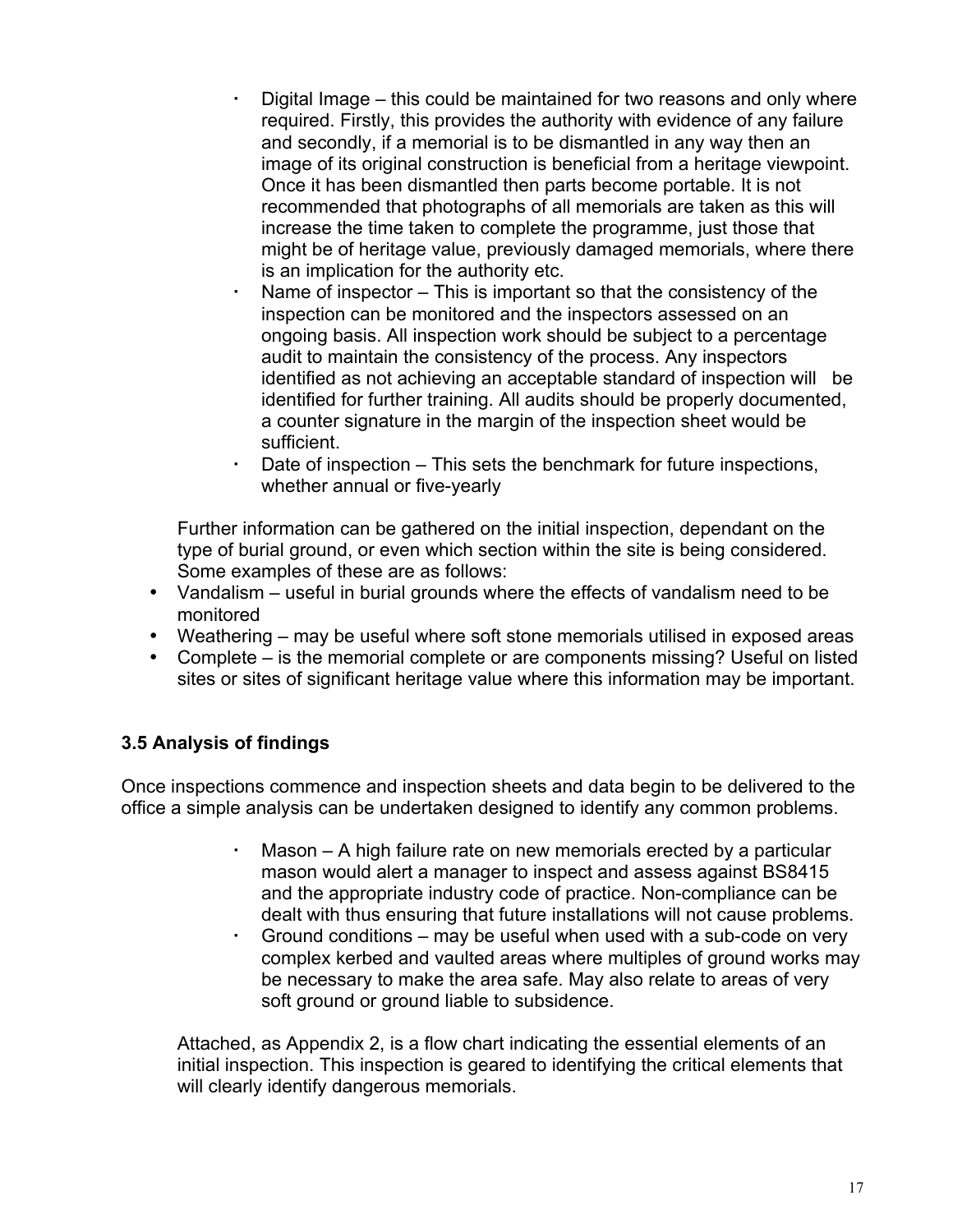In all cases the inspection should be recorded on an inspection sheet, either electronically or manually. It is advised that only essential information is gathered during the initial inspection when the workload will be at its highest. Subsequent inspections i.e. the yearly or 5 yearly inspection should take less time to complete as the vast majority of hazards will have been dealt with during the previous initial inspection.

Burial authorities should aim to complete the inspection of 20% of the total number of memorials each year, in addition to all of the priority 2 annual inspections. A great deal of more detailed information can be gathered on the ongoing inspections should the burial authority so wish.

The maintenance of electronic records is recommended to simplify the maintenance of re-inspection records and allow such records to be manipulated as required by grouping records in different ways, e.g. by masons in alphabetical order, or by priority action order.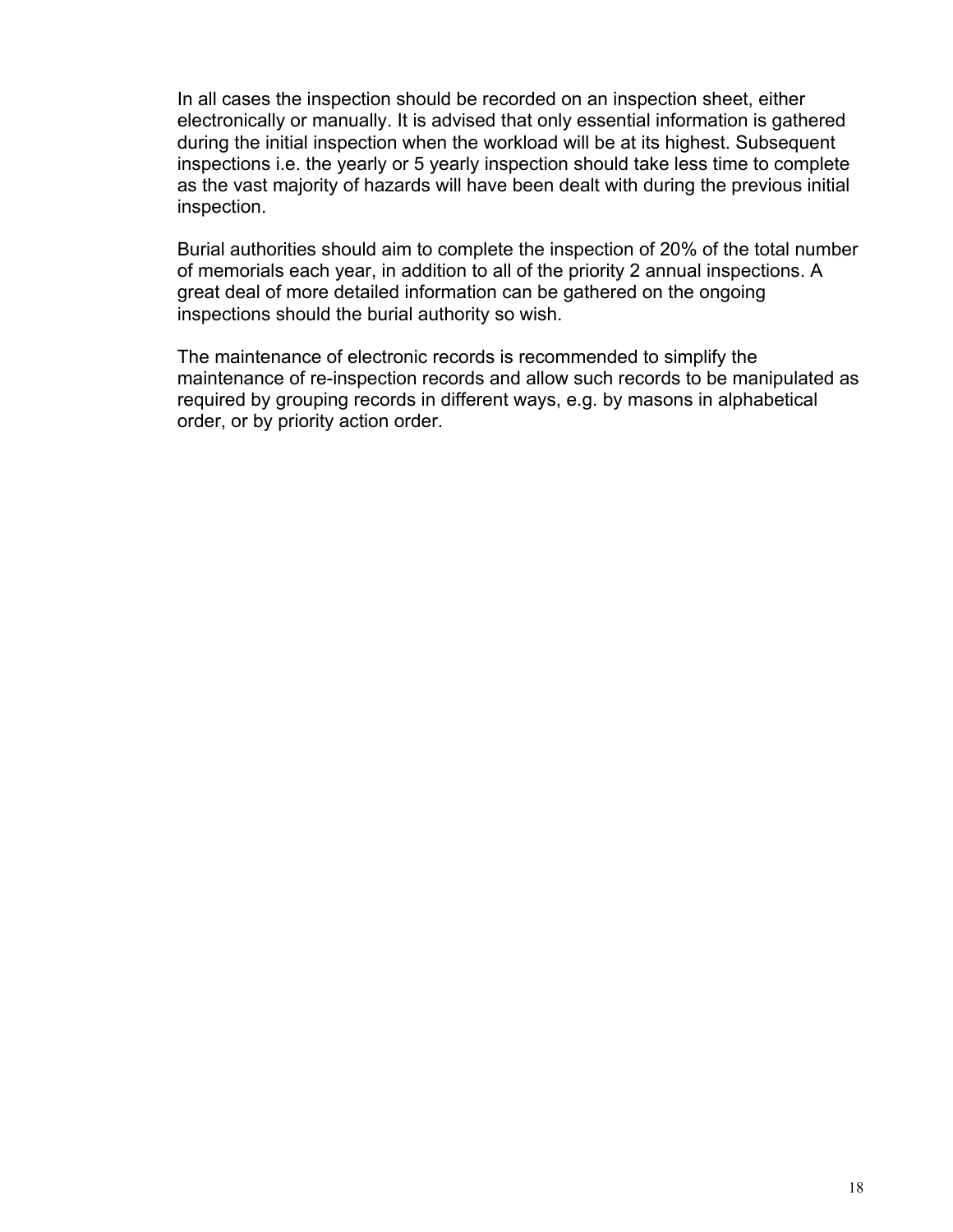## **4.0 DESIGN, CONSTRUCTION AND INSTALLATION – PREVENTING CONTINUATION OF THE PROBLEM**

## **4.1 General Introduction**

The design, construction and installation of new memorials are central to the ongoing safety of our burial grounds. Until relatively recent times memorials had not been designed to withstand a specific design force, this has now been addressed since the introduction BS 8415, which is a performance specification, and the British Register of Accredited Memorial Masons (BRAMM) Blue Book and National Association of Memorial Masons (NAMM) Code of Working Practice which inform masons on how to achieve the requirement of the British Standard. All memorials should be installed to such a specification.

It is recommended that all burial authorities specify in their cemetery regulations that all memorials should be installed in accordance with BS8415 and the appropriate industry code of practice. All burial authorities should insist on such standards of installation.

In order for a burial authority to enforce the above standards it is recommended that the British Register of Memorial Masons Scheme (BRAMM), or equivalent, is adopted. The BRAMM scheme is discussed later in this guidance however burial authorities should evaluate any alternative.

# **4.2 Memorial Design**

Burial authorities should give consideration to the safe design of memorials. There is no doubt that memorials erected to the Commonwealth War Graves Commission standards, being a monolith construction fitted into a concrete kerb/shoe below ground level, is one of the safest designs of vertical memorials available. Whilst monolith memorials will remain safe indefinitely, they are not ideal in enabling the bereaved to personalise though design, which could result in a build up of unauthorised memorabilia as is commonly seen on lawn sections. Should this type of installation be the only type permitted burial authorities are encouraged to provide new grave purchasers with details of how and where unique memorials might be obtained. It has be shown that once one or two more elaborately designed and carved headstones have been installed on a burial section, they will be seen by others with an increase in their numbers following.

With the introduction and enforcement of BS 8415 and industry standards larger more elaborate memorials can be considered provided that burial authorities enforce the standards of installation and act whenever a non-compliant installation is identified (see the BRAMM scheme)

Designs can be very varied, there should be no problem allowing any memorial made of suitable materials, including stone, wood or stainless steel, even a glass memorial has been successfully and safely installed. Memorials up to a height of 1.5m are perfectly acceptable if installed correctly. The main criteria are that these memorials are using inherently safe materials, that they are designed to comply with BS 8415 and that they are installed in such a way that they will remain safe for many years, provided they are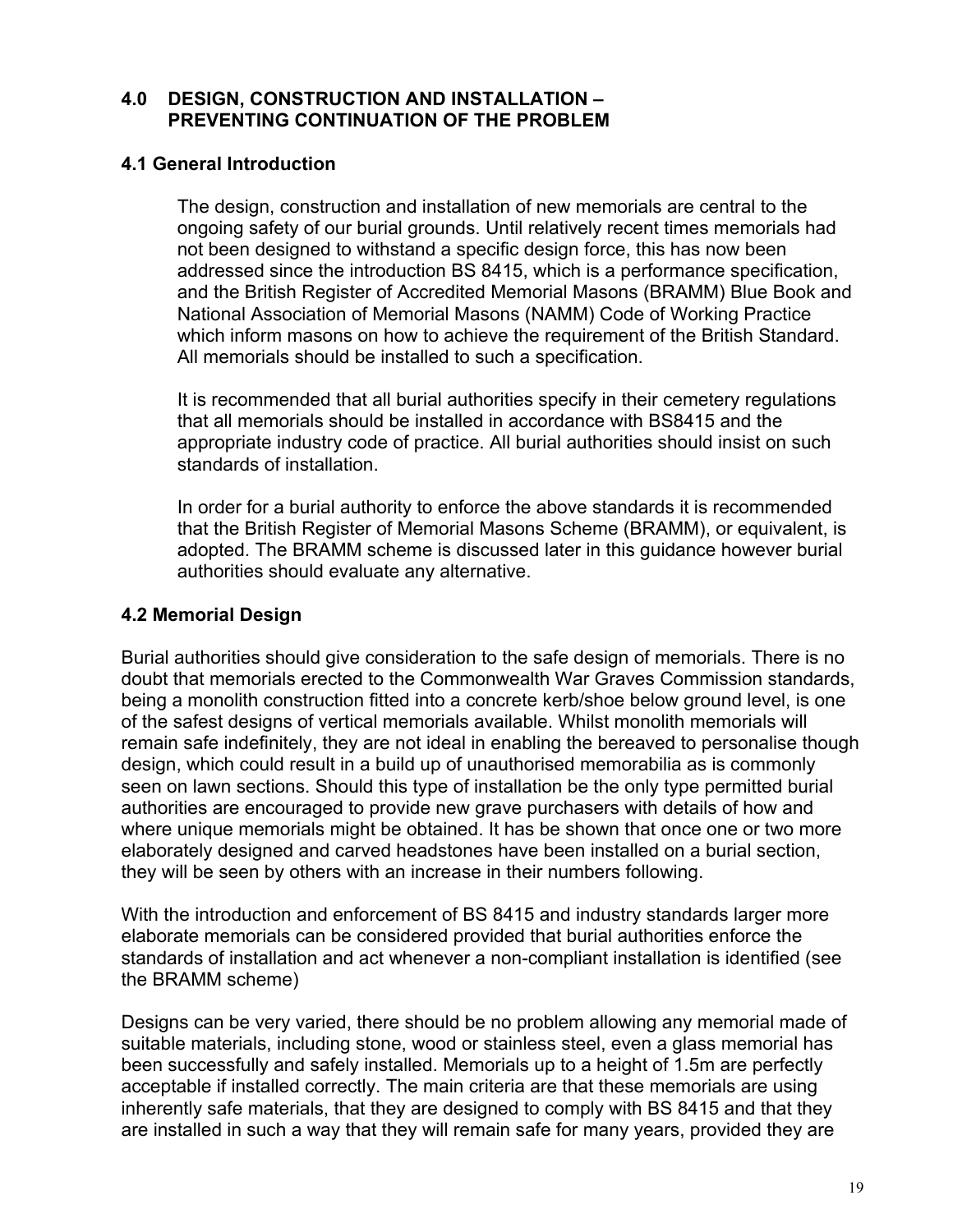not de-stabilised by a third party e.g. Vandalised, Storm damaged, struck by mowing equipment.

The provision of such choice combined with the application of management rules and regulations together with the adoption of the BRAMM scheme (or equivalent) should encourage the bereaved to express themselves through the design of an approved memorial, rather than adding numerous unauthorised memorials to the grave. Memorials that are imposed upon the bereaved due to an extreme response to health and safety requirements are likely to cause long term management problems in the burial ground. It is proven through research that families look for more than a standard memorial when a close relative has died however anything other than the standard, off-the-shelf, sterile lawn memorial might not be available therefore the provision of good information is essential.

# **4.3 Responsibility of Owners of Memorials**

All burial authorities should advise owners of memorials that maintenance is their responsibility and to have this carried out on a regular basis following installation. Burial authorities should also advise all owners that their memorials will be subject to a minimum five-yearly inspection and that any defects reported with regard stability should be corrected by the owners of the memorials. This information can be sent whenever a new deed for the exclusive right of burial is sent out and included in the terms and conditions relating to the grave purchased. Terms and conditions can be printed on the reverse of the deed.

# **4.4 Memorial Construction and Installation**

Burial authorities should insist that memorial masons install memorials in accordance with BS 8415 and the appropriate industry code of practice every time a memorial is fixed or re-fixed into the burial ground. This will ensure that all new memorials are installed to a suitable standard and any memorials that are removed for any reason, such as a further interment in the grave or for a new inscription, are also re-fixed to a suitably high standard. Wherever possible owners should be advised of the re-fixing of a memorial to improved standards and should be offered the same certificate of conformity as a new memorial. **Burial authorities should also obtain testing certificates from the manufacturers/installers to prove that memorials and any component ground anchor and lock-down systems have been designed to meet BS 8415.**

If jointed memorials are erected, burial authorities should ensure that these joints are guaranteed by masons to withstand the inspection process which will exert a force of 25kg against the memorial. Such joints should be fitted using mechanical bolting/lock down systems or new jointing resins, as prescribed in the appropriate industry code of practice. If this joint then fails, although the memorial will remain safe if fixed to the appropriate industry code of practice or equivalent, the mason should return and re-fix the joint. Bolting methods provide a mechanical fixing method that creates a compression joint, jointing compounds provide substantial additional strength to the joint, both can be used without any cement. The use of such bolting fixings and resins will ensure that joints will not fail when inspected and will allow memorials to be easily dismantled if so required.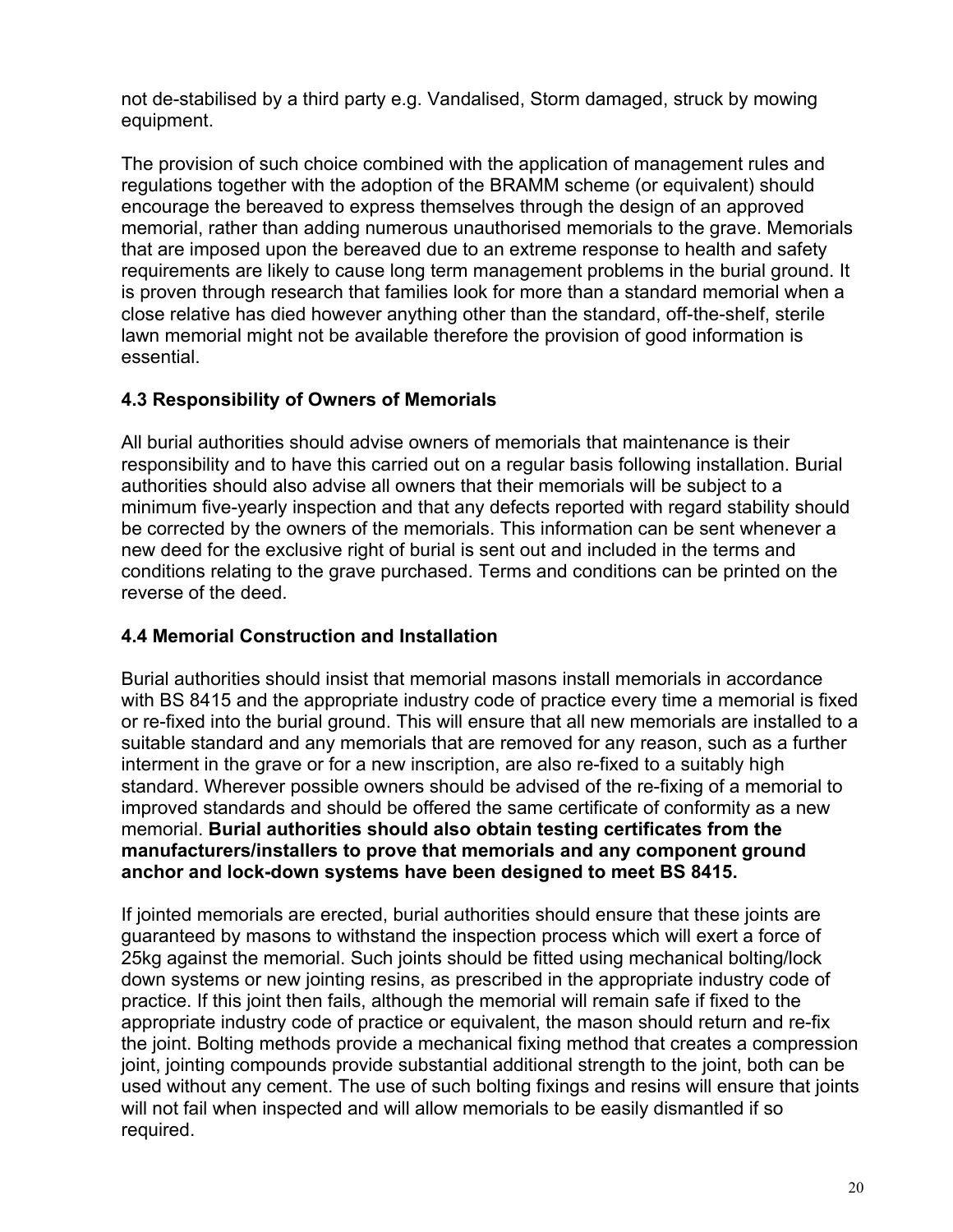Where cement is used as the jointing compound and this cracks under test pressure, it should be the responsibility of the memorial mason to repair this joint. Although the memorial will move it will remain safe, provided that it has been erected in compliance with standards however grave owners will lay blame on the burial authority for damaging memorials in these circumstances. If cement is used and applied properly it should be suitable for use in fixing however, should it give under test pressure this means that it was not used and applied properly and hence the responsibility of the memorial mason. Under product liability law a memorial should remain 'fit for purpose' for at least 6 years therefore whenever cement fails the mason has a duty to repair. The certificate of conformity or equivalent) issued by the mason as a condition of, for example, BRAMM provides longer term safeguards for both grave owners and burial authorities.

All new foundations should be installed on virgin ground that will not be disturbed by future burials as specified in BS 8415 and appropriate industry codes of practice. All such foundations should be installed to approved standards as indicated in the appropriate industry code of practice of Practice. This will ensure that memorial subsidence on new installations is effectively controlled. Where ground is disturbed the use of stretcher foundations that will span the disturbed area should be used.

# **4.5 Burial Ground Design Issues**

When designing new burial grounds due attention should be paid to the need to ensure the stability of memorials once they are installed in the burial ground.

- **Lawn sections** 
	- ⋅ 'back to back' memorials are advisable
	- Minimum 900mm wide strip of virgin ground or a raft foundation placed at 6.3m (21') centres.
	- In cohesive ground each grave plot should measure a minimum of 2.7m (9') by 1.2m (4') this should be in addition to the minimum 900mm strip of virgin ground or foundation. Plots should be enlarged if dug in non-cohesive ground and provision should be made to facilitate larger coffins or caskets, extending centres to 1.35m (4'6") or 1.5m (5')
- **Traditional sections** 
	- The same principle should also apply on more individual plots within a traditional section
	- In cohesive ground each grave space should measure a minimum of 2.7m (9') by 1.2m (4') in addition to a strip of virgin ground 450mm wide. Consideration should be given to increasing the size of grave spaces where non-cohesive ground is present.

It is recognised that such grave plot sizes will not always be possible to achieve within existing grounds and can only be introduced whenever a new section, extension or cemetery is provided.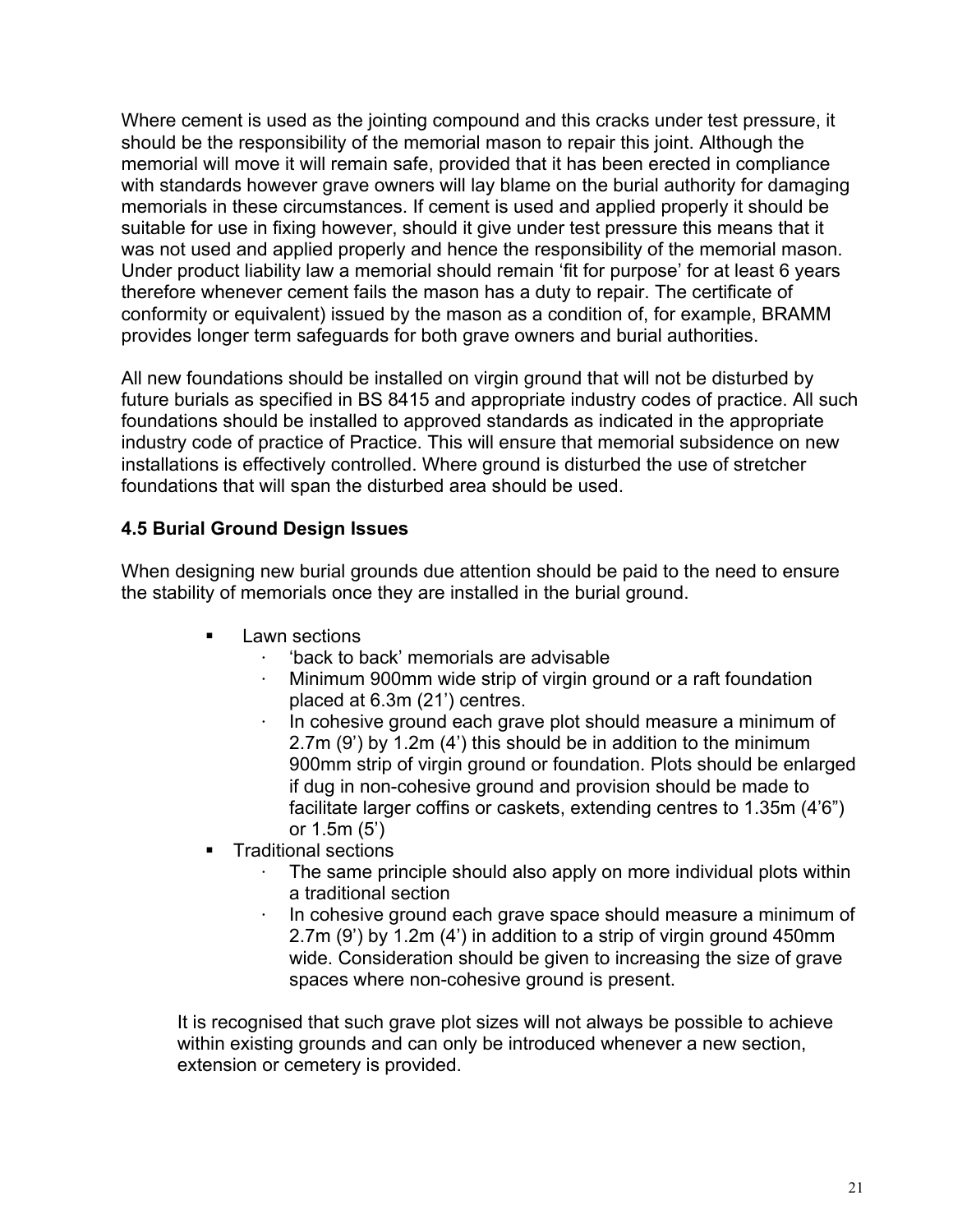It is recommended that the excavation and backfilling of all graves should be carried out by trained staff. Guidance is available in the ICCM Code of Safe Working Practice.

## *NOTE:*

*It is recommended that burial authorities consider both lawn sections and traditional sections within new burial ground designs and/or consider allowing memorials up to 1.5m in height. This approach will encourage a wider range of memorialisation. Maintenance costs in traditional sections must be considered, so charges for burial in each section should reflect this. By providing a better range of choice, problems with unauthorised memorials will be reduced along with many of the long term management problems. More importantly, this will allow the bereaved to express themselves through the memorial design rather than by the addition of a range of inferior quality unauthorised memorabilia. This improves the service to all burial ground users.*

# **5.0 MANAGEMENT AND ADMINISTRATION OF MEMORIAL SAFETY**

## **5.1 Memorial Rights, Guarantees and Insurances**

Most burial authorities within the UK issue one single deed for a grave. This deed gives the owner the exclusive right of burial in the grave **and** generally implies the right to erect a memorial, unless a separate deed relating to rights to erect and maintain a memorial is issued.

Very few burial authorities have any maintenance clauses referring to the inspection of memorials. This is an unsatisfactory situation given that guarantees are generally absent apart from, for example, the guarantee of conformity (to BS 8415) that the BRAMM scheme requires masons to provide. It is entirely reasonable to expect any memorial mason to guarantee that his/her installations conform to BS 8415 and should they fail to do so they should not be permitted to work in the burial ground. It is unreasonable for the burial authority to be expected to accept the potential liability for that memorial should they be unable to contact the family.

If the term of the exclusive right of burial is greater than 30 yrs consideration should be given to issuing a separate deed for the right to erect a memorial, the latter being issued for a maximum of 30 years. Compliance with BS 8415 and the Appropriate industry code of practice should ensure long-term stability and the memorial mason should issue a guarantee of conformity to the grave owner and burial authority, a copy of which will be maintained on file. If contact is lost with the grave owner during this time and the memorial becomes unsafe, it will in most cases be due to non compliance with BS 8415 and the appropriate industry code of practice and the authority will be able to contact the memorial mason direct. It should be noted that provided a memorial was installed in line with the required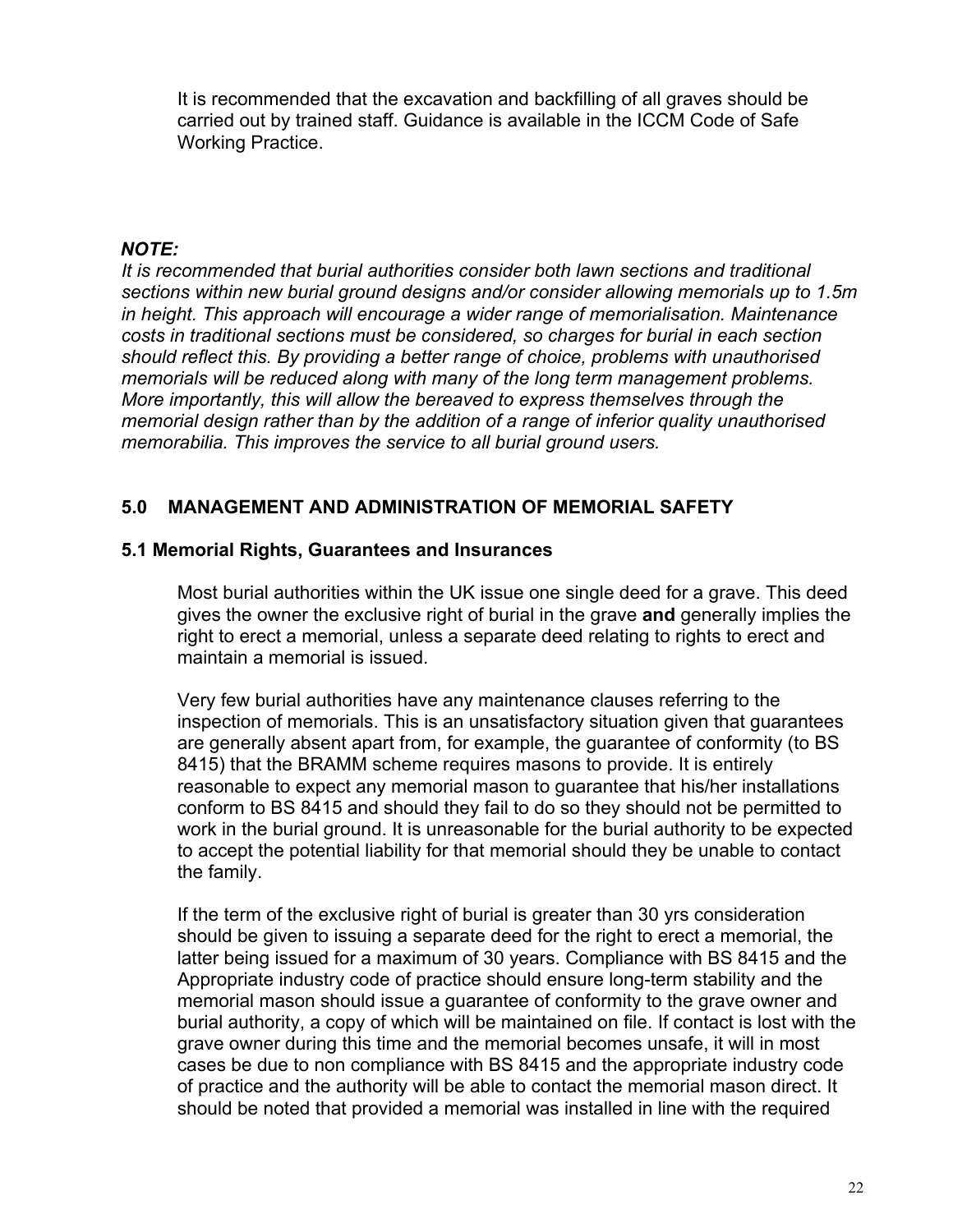standards an act of vandalism or storm damage will not be the responsibility of the memorial mason.

Burial authorities should not permit a memorial to be erected without a guarantee of conformity being issued to the grave owner and a copy being lodged with the authority. Memorial masons confident in their workmanship will issue these and may even enter into a maintenance arrangement with the owner. If the memorial becomes unsafe at any time the authority can check the work, if it does not comply with BS 8415 and the appropriate industry code of practice current at the time of installation, the memorial masons will be liable.

Any guarantees that are issued should cover all elements contained in the appropriate industry code of practice. It is important that joints are guaranteed to withstand 25kg of force during the inspection process. Any joints that are broken on inspection should be the mason's responsibility to repair. This will encourage bolting systems/resin fixing as the predominant methods of fixing jointed memorials instead of cement.

The right to erect a memorial should contain advice that the memorial will be inspected every five years. This would normally be included in the initial charge for the right to erect. Should the memorial be found to be unsafe the family will be advised and the memorial mason will be required to repair the memorial to approved standards (currently BS 8415 and the Appropriate industry code of practice), unless the memorial has been de-stabilised by a third party. Should the memorial be found to be unsafe after the right to erect has expired, the burial authority will be free to deal with the memorial in whatever way it sees as being reasonable, including the removal of the memorial if necessary. These terms should be contained within a separate deed for the right to erect a memorial.

In addition to any guarantee of conformity given by the memorial mason the authority is entitled to insist upon a valid insurance policy covering the memorial for a period of at least five years. This will cover the memorial to the first safety inspection. Confirmation that insurance has been sold to the grave owner should be given to the burial authority and maintained on file. If owners do not take out insurance an indemnity should be obtained indicating that the owner takes responsibility for any future damage to the memorial (excluding proven damage by the burial authority).

It is recommended that burial authorities carry out their own inspections or arrange for their own independent inspection of the memorials. Arrangements that rely on local memorial masons to carry out their own inspections and issue certificates of safety contain too many management difficulties to make this a practical option. Care should also be taken in not allowing masons to inspect competitors work.

Where independent inspectors are used a suitable specification should be prepared and due consideration should be given to the resulting make safe work. Supervisors of such work should receive training to ensure they understand the implications of the process.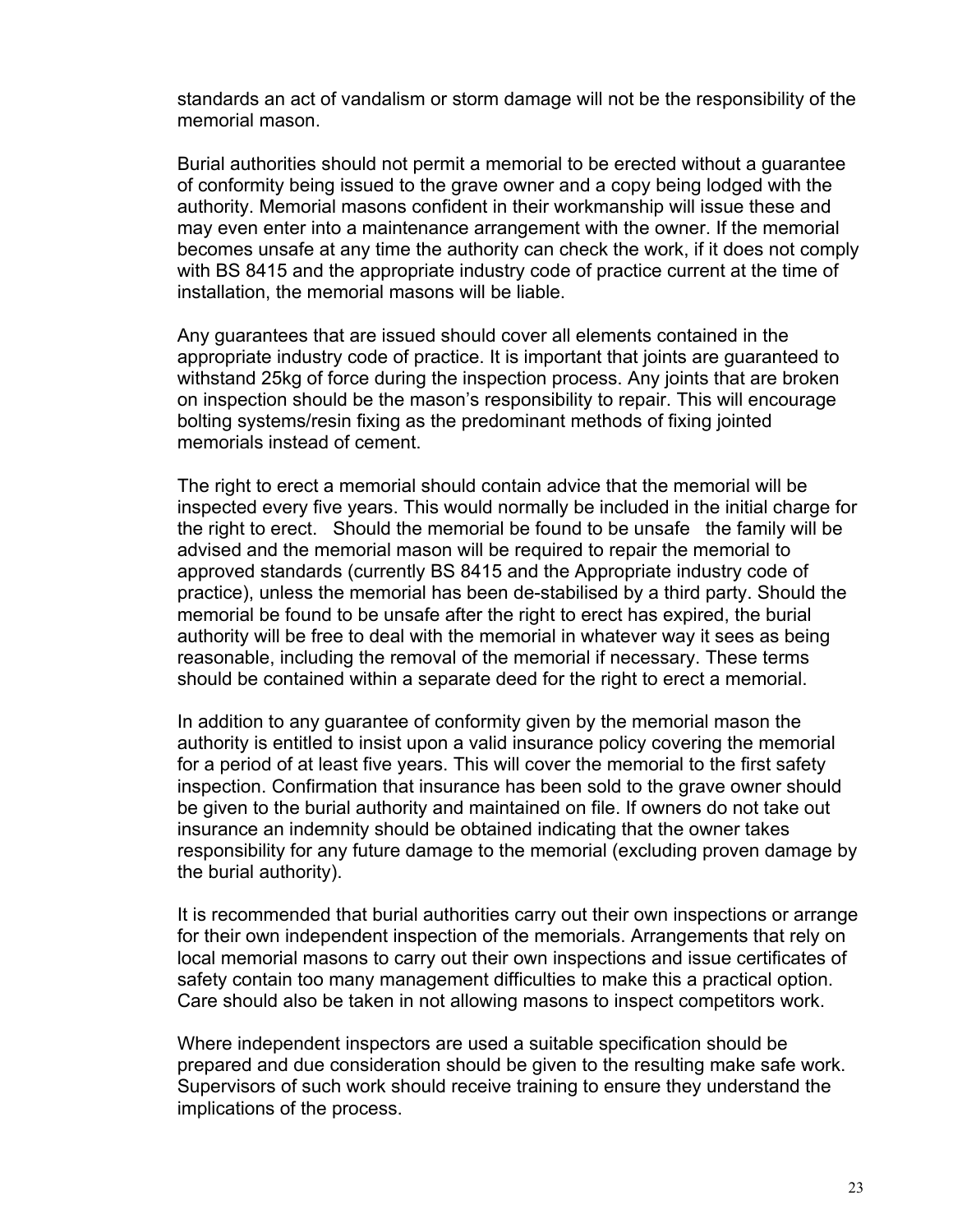## **5.2 Legislative Issues**

Memorial safety is a sensitive area and burial authorities have firm duties to maintain safe sites under the Health and Safety at Work Act 1974. In addition to this they must also work within other legislative frameworks to ensure that any actions they take are not found to be outside of their powers, leaving them open to criticism and possible prosecution.

Officers working towards ensuring their burial grounds are made safe must be aware of the legislative framework in which they work. A brief summary of the main legislation is attached to this guidance as Appendix 3.

## **5.3 Professional Conduct and Control**

Burial authorities should have standards of professional conduct for those who work in their burial grounds. These should be detailed within the rules and regulations for the burial authority. As memorials are a major element within the burial ground and there is evidence of poor standards of workmanship over the years, there should be some specific controls over the way they operate.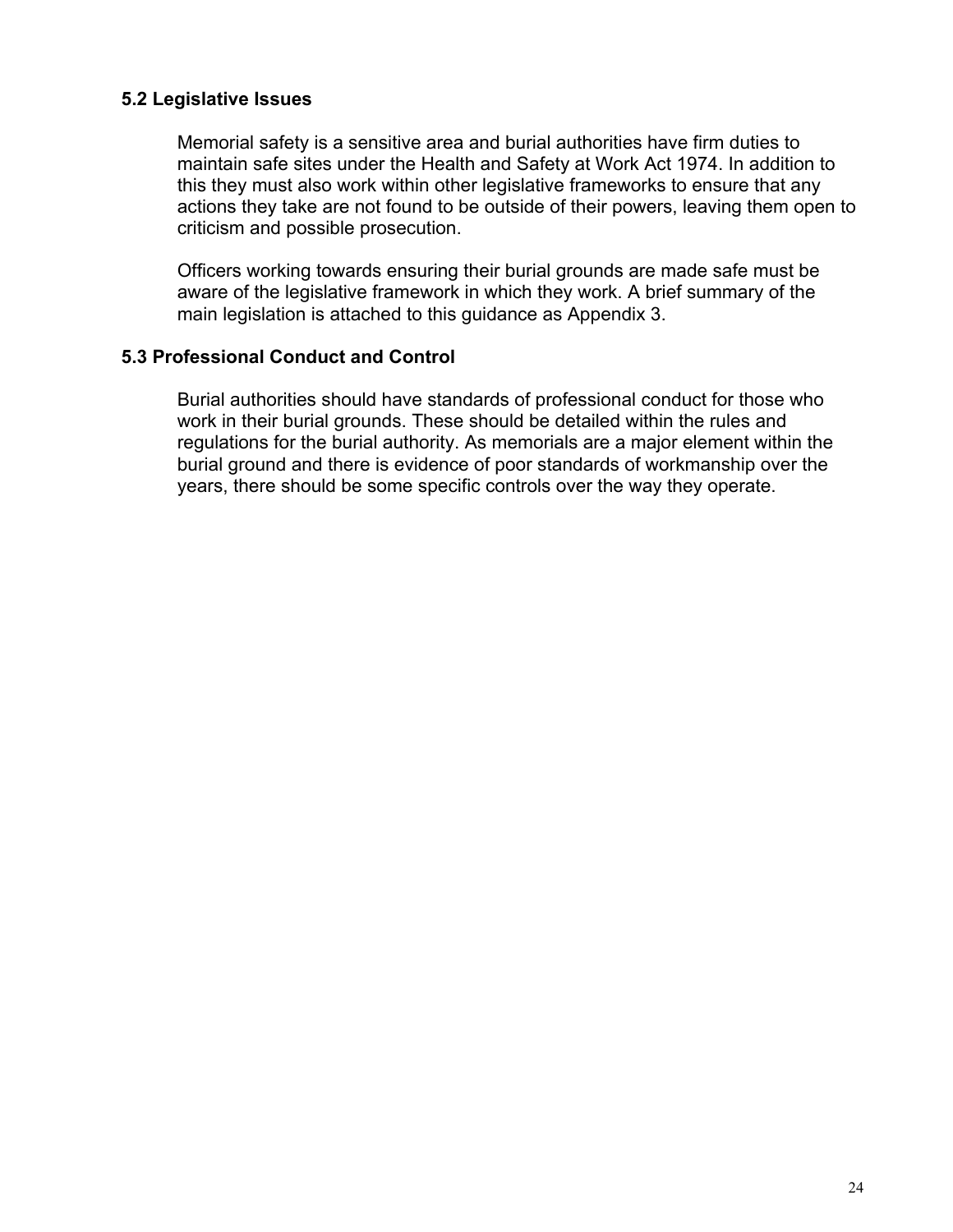## **6.0 Registration of Memorial Masons**

## **The British Register of Accredited Memorial Masons scheme (BRAMM)**

**Note: This section gives details of the BRAMM scheme however burial authorities should evaluate the benefits of this scheme against any other and consider their findings in the decision making process.**

Full details of the BRAMM scheme are available at www.bramm-uk.org

## **Management of the BRAMM Scheme**

The scheme is managed by a board comprising 50% representation by burial authorities and 50% by memorial masons. This democratic balance is considered to be of paramount importance in ensuring that both authorities and memorial masons work together for the common good.

## **Registering with BRAMM and Operating the Scheme**

The following is a brief description of the steps to be taken by a burial authority:

- **1.** Download, complete and return the BRAMM registration form for burial authorities (available from www.bramm-uk.org) **There is NO CHARGE made to a burial authority that adopts the scheme.**
- 2. Take a report to your committee recommending that your authority adopts the BRAMM scheme. If committee approval is gained, amend your regulations to permits BRAMM registered masons only to erect memorials in your cemetery or cemeteries.
- 3. Give your local memorial masons 6 12 months notice of the change in your regulations so as to give them time to register their company with BRAMM and for their fixers to gain the BRAMM Fixer Licence. BRAMM arranges test days directly with memorial masons.
- 4. At the end of your notice period enforce your regulations and only permit BRAMM registered memorial masons to erect memorials in your cemeteries. All BRAMM registered companies and fixers are listed on the BRAMM website as are their insurance documents and risk assessments. Your authority will be given a password to access parts of the BRAMM website where you can check (particularly if a mason from outside of your area applies for permission to erect a memorial).
- 5. Monitor memorial masons working on your site via spot checks or via your normal inspection programme and report any malpractice to BRAMM who will investigate and take appropriate action should a memorial mason have failed to work to nationally accepted standards.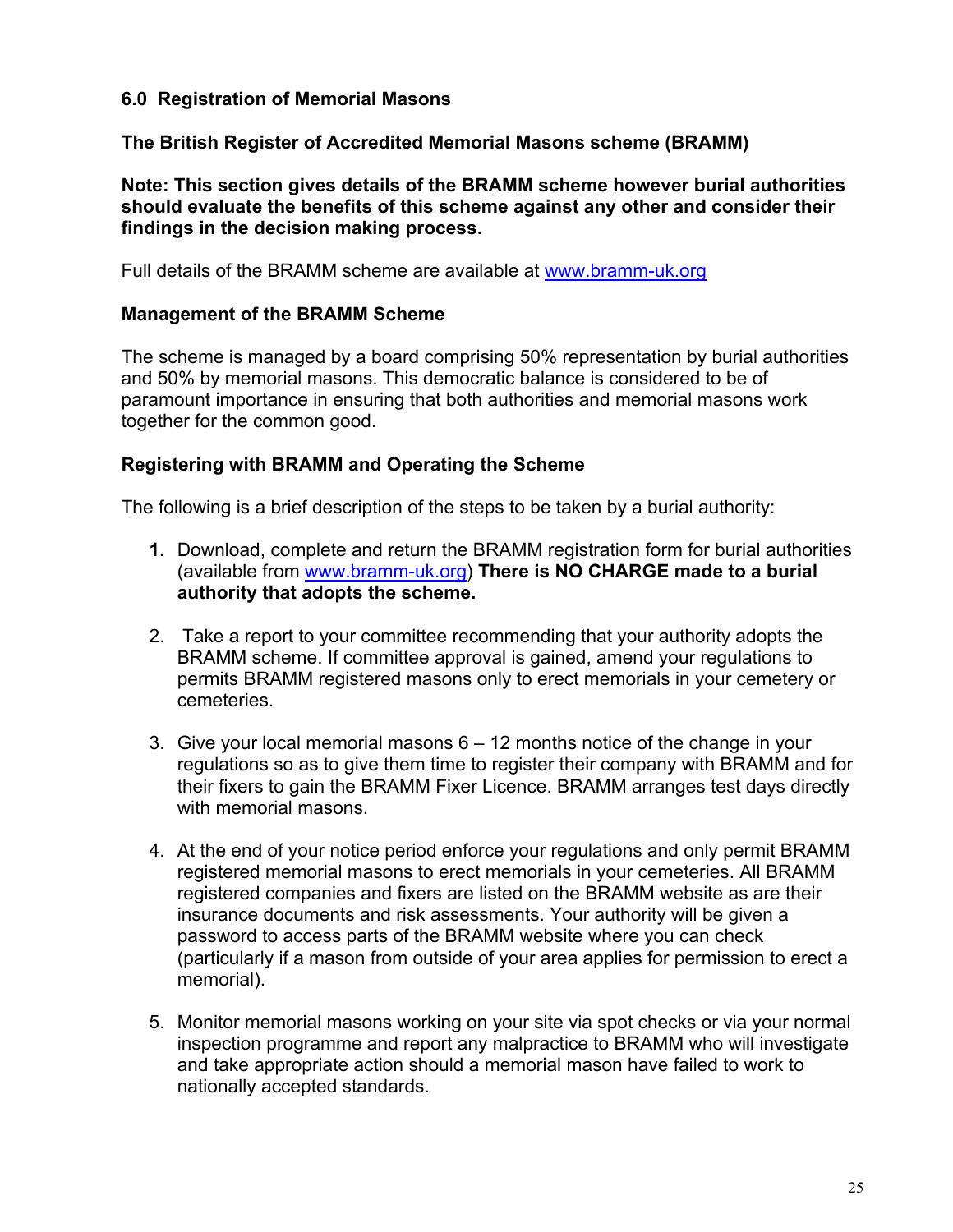# **7.0 Unauthorised Memorials**

A large number of authorities experience difficulties with the control of unauthorised memorials. This can be directly related to a lack of choice in the type of memorials available. When considering providing a range of choice the cost of the permission to erect each type of memorial should be related to the whole life risk for the type of design together with the ongoing maintenance costs of sections in which they are placed.

The provision of new traditional sections where more flexibility is given on the size, type, design and even the material used for the memorial allows the personalisation of the grave, but uses the normal authorisation process. By providing this important option burial authorities can then insist on the removal of additional memorialisation, particularly on lawn sections where it upsets maintenance routines, but more importantly upsets those bereaved who wish to have an ordered tidy look to the section in which their relative is buried.

It is clear from experience throughout the country that the lack of choice makes the policing of additional memorialisation very difficult. There is no other alternative for the bereaved and they are often very upset that they are unable to personalise the grave. Unauthorised memorials then begin to grow unchecked creating the potential for further serious health and safety problems for the authority, such as spiked wrought iron fences.

Proper choice and proper control of unauthorised memorials through the management rules and regulations is, therefore, essential to the effective long-term control over memorial safety.

## **8.0 Communication**

Good communication is essential to ensure the successful management of memorial safety. Often the bereaved are not seen by the burial authorities until all the important decisions with regard to burial section and memorial have already been decided. These are decided with the funeral directors and memorial masons, before the family arrives at the graveside. This is often the first time that a burial authority will have direct contact with the family.

To ensure the bereaved understand their responsibilities with regard to choice and safety, it is essential that good quality information is provided to the funeral directors, the memorial masons, the clergy and all others regularly involved in the arrangement of funerals. It is also important that all these people actually coordinate with each other to ensure that the best possible service is provided to the bereaved, particularly as the service is fragmented between so many.

The burial authority should provide interesting leaflets on the subject and ensure that regular liaison meetings take place with all the parties involved in the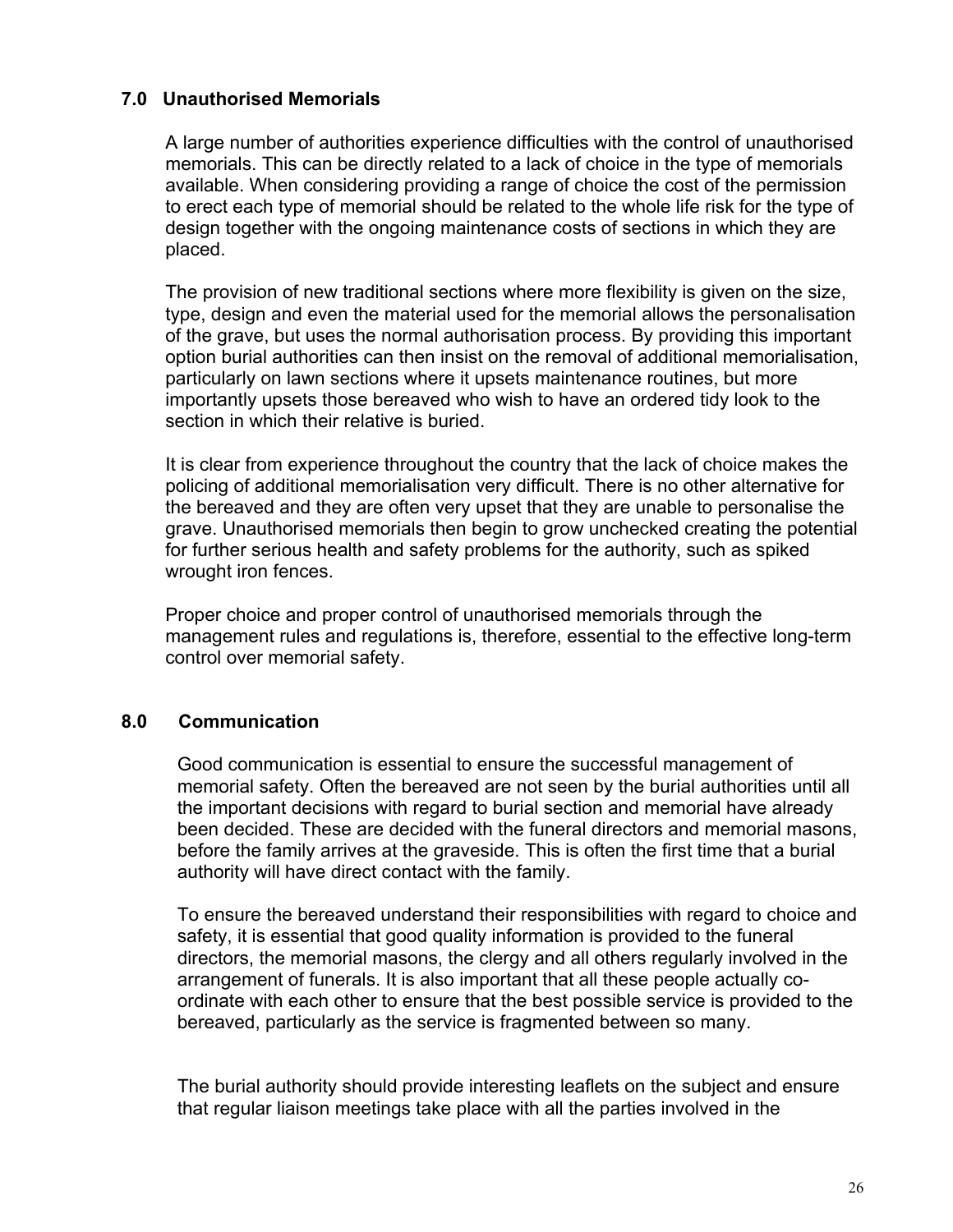provision of the service, allowing an exchange of views and objectives for the provision of the service.

As the funeral directors and memorial masons will act as agents for the Council in the sale of grave space and memorial rights, taking a joint approach improves the chance of good information reaching the bereaved so that they will be able to make an informed choice.

## **9.0 Management Rules and Regulations**

Burial authorities must have rules and regulations to control their burial grounds; however they should be seen as fair and equitable at all times. They must be easily understood by all who read them and not too complicated. Every rule or regulation should be able to be qualified if questioned.

It is important that all the issues highlighted in this guidance are brought together through the management rules and regulations. This will form the backbone of the burial authorities drive for memorial safety on their sites and should receive the full support of their governing bodies, whether they are councillors, directors or parishioners.

As part of the improved communication process these rules and regulations should be issued to all funeral directors, memorial masons, clergy and other bereavement organisations to improve the information available to such persons and therefore to the public.

Management rules and regulations for burial grounds have tended to remain static over the years and it is now important that this ceases to be the case. Rules and regulations should be provided in such formats that are able to be amended and re-issued as circumstances change through the years.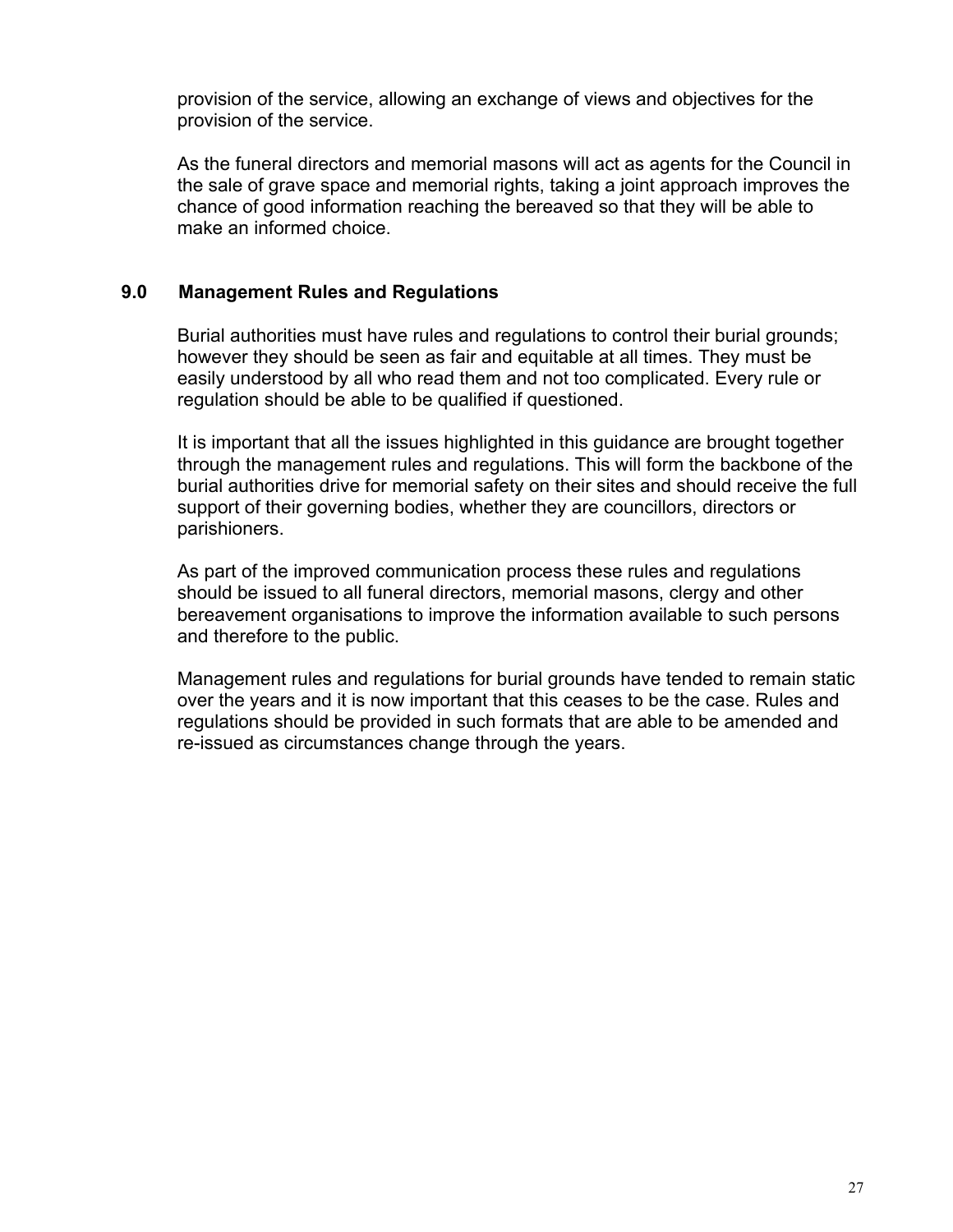| 10.0                            | <b>Glossary</b> |                                                                                                                                                                                                                                                                             |
|---------------------------------|-----------------|-----------------------------------------------------------------------------------------------------------------------------------------------------------------------------------------------------------------------------------------------------------------------------|
| <b>Burial Ground</b>            |                 | Area set aside for interment such as Public or private cemetery,<br>open or closed churchyard.                                                                                                                                                                              |
| <b>Burial Authority</b>         |                 | Organisation responsible for managing a burial ground.                                                                                                                                                                                                                      |
| Contractor                      |                 | Any person who is employed by the burial authority, or by a<br>third party, to carry out work within the burial ground. This will<br>include memorial masons, funeral directors and may also<br>include grounds maintenance staff and gravediggers.                         |
| Dowel                           |                 | A pin to align and to prevent movement between adjacent<br>elements of a memorial.                                                                                                                                                                                          |
| Dangerous Memorial              |                 | A memorial that fails an inspection at less than 25kg.                                                                                                                                                                                                                      |
| Faculty                         |                 | Written permission from the Church of England for prescribed<br>work to be carried out.                                                                                                                                                                                     |
| Foundation                      |                 | A part of a structure in direct contact with and transmitting load<br>to the supporting ground.                                                                                                                                                                             |
| Force Measuring Equipment       |                 | Equipment used to measure the force applied to a memorial<br>during the inspection process.                                                                                                                                                                                 |
| Grave (Lair in Scotland)        |                 | A place of burial below ground level which may or may not be<br>lined.                                                                                                                                                                                                      |
| Lawn Memorial                   |                 | A jointed memorial with an upright stone fitted to the back of a<br>base stone. This type of memorial is often between 600mm (2')<br>and 1200mm (4') in height and is a more modern design often<br>found in abundance on lawn sections of English and Welsh<br>cemeteries. |
| Memorial                        |                 | An object erected in a burial ground in memory of a deceased<br>person.                                                                                                                                                                                                     |
| <b>Memorial Mason</b>           |                 | A tradesperson responsible for installing memorials.                                                                                                                                                                                                                        |
| Monolith memorial               |                 | One piece memorial buried between 25% and 35% into the<br>ground. Under some ground conditions it may be advisable to fit<br>the memorial into a "shoe" foundation piece.                                                                                                   |
| <b>Temporary Support System</b> |                 | A system designed to reduce the risk of a memorial injuring<br>anyone. Recommended only for use on a temporary basis.                                                                                                                                                       |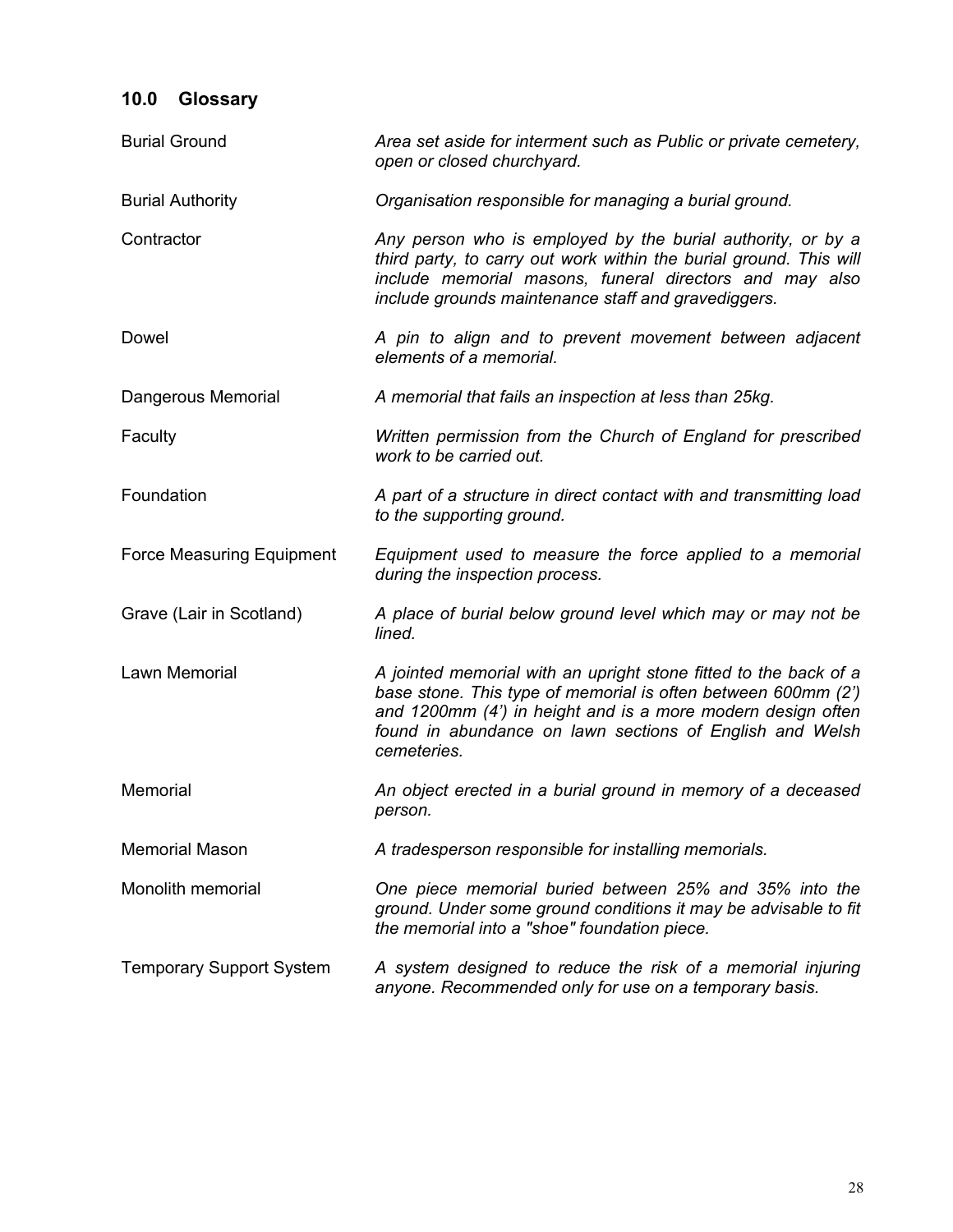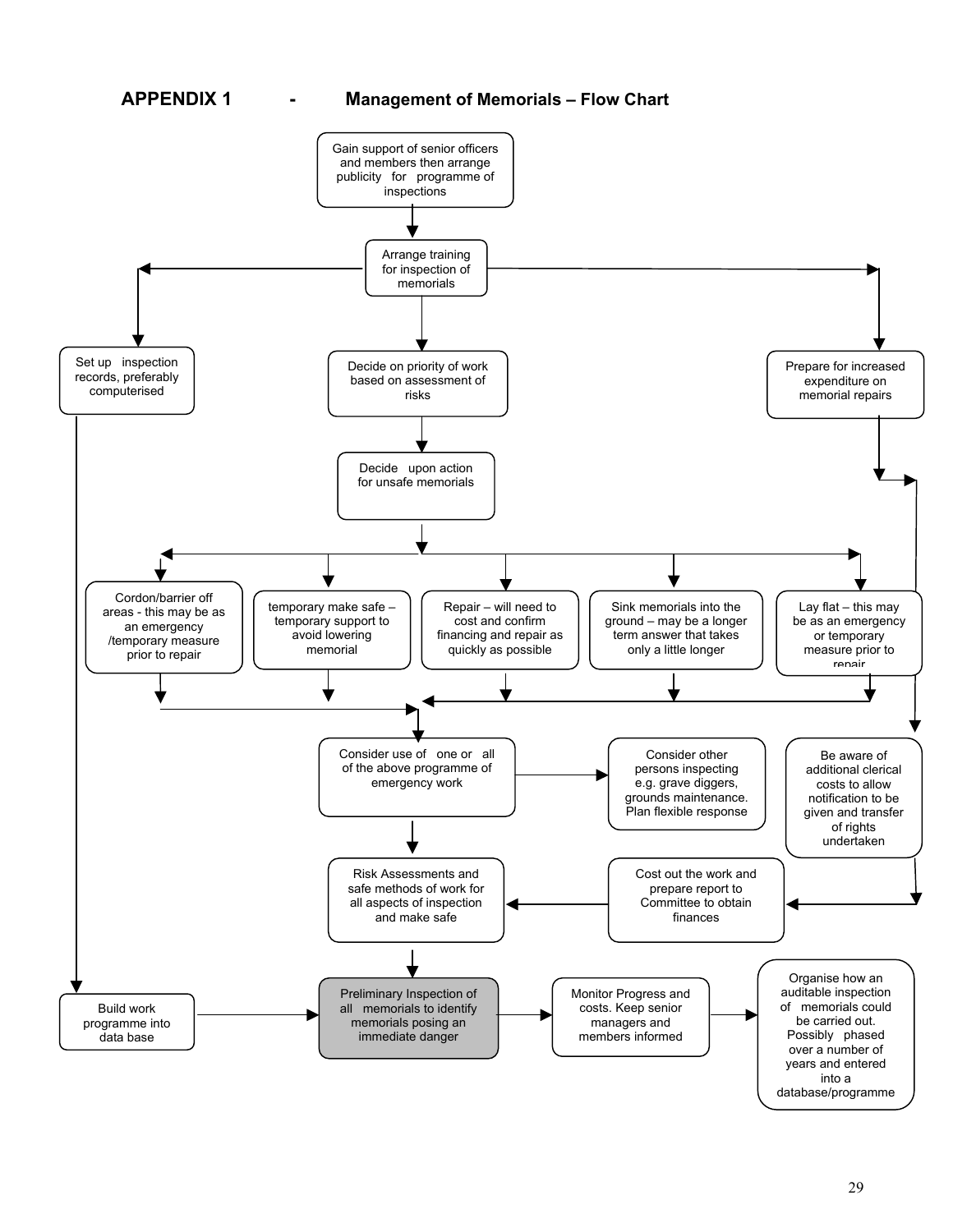## **APPENDIX 2 – Initial Inspection Process**

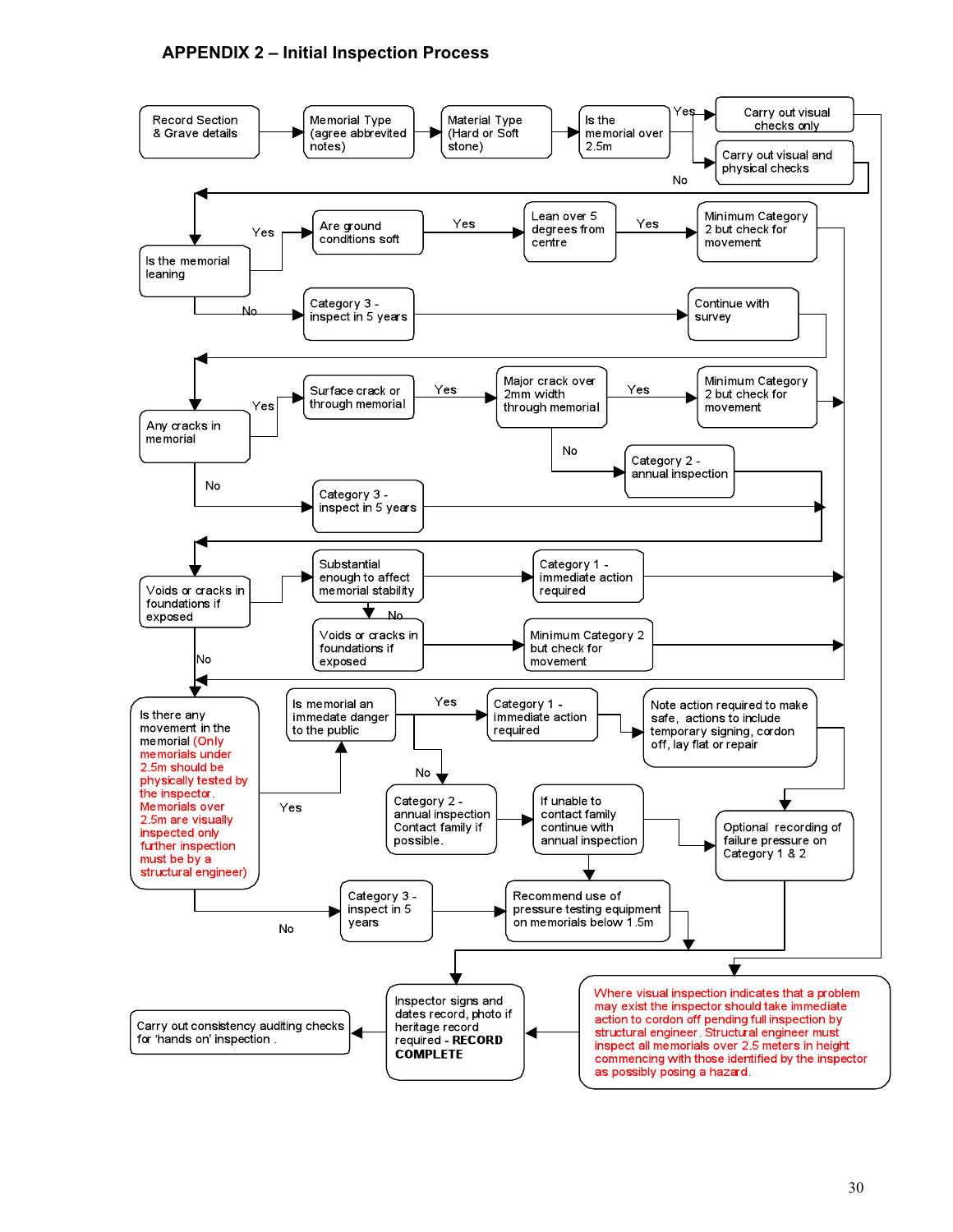## **APPENDIX 3 - LEGAL ISSUES**

#### **Introduction**

It must be remembered that memorial safety issues can only be dealt with in accordance with the legislation that exists to ensure the proper control within local burial grounds. The legislation is wide and varying, for instance legislation for the control of churchyards it is very different to legislation for the control of cemeteries. The following section deals with the legal aspects that surround memorials in local authority burial grounds in England and Wales. It is a definitive piece of legislation that is used by all English and Welsh local authorities and is now being used as best practice guidance for Scottish and Northern Irish Authorities, by many privately run burial grounds and by a number of church dioceses. When used in conjunction with the Health & Safety at Work Act 1974 in England, Scotland and Wales and the Health & Safety at Work (Northern Ireland) Order 1978 in Northern Ireland, it seeks to ensure that a safe environment is provided for burial ground staff and visitors.

#### **Statutory requirements**

Powers and duties of local authorities in respect of cemeteries are contained within the Local Authorities' Cemeteries Order 1977.

#### Article 3

- (1) Subject to the provisions of this order a burial authority may do all such things as they consider necessary or desirable for the proper management, regulation and control of a cemetery.
- (2) Nothing in this paragraph (1) shall be construed as authorising –

a) any action in relation to any chapel provided as mentioned in article  $6(1)(b)$  [a chapel of the Church of England].

- or
- b) any action in relation to any vault, or any tombstone or other memorial, other than action which is necessary to remove a danger which arises by reason of the condition of the vault, or tombstone or other memorial itself.

#### Article 10

(1) A burial authority may grant, on such terms and subject to such conditions as they think proper.

To the owner of the exclusive right of burial (or to any person who satisfies them that he is a relative of the person buried in the grave or vault, or is acting at the request of such a relative and that it is impractical for him, or such relative, to trace the owner of the right so described), the right to place and maintain, or put any additional inscription on a tombstone or other memorial on the grave space, grave or vault in respect of which the right so described subsists.

Burial Authorities are permitted to grant the right to place and maintain a memorial "on such terms and subject to such conditions as we think proper". **This means the burial authority should be in control of what they consider to be suitable terms and conditions.**

(7) A burial authority shall also have power to agree with any person, on such terms and subject to such conditions as they think proper, to maintain any grave, vault tombstone or other memorial in a cemetery for a period not exceeding 100 years from the date of the agreement.

Burial Authorities are also specifically permitted to enter into a maintenance agreement again, "on such terms and subject to such conditions as we think proper". **This means they are also in control of the conditions within a maintenance agreement**.

#### Article 14

If a burial authority remove from a cemetery any tombstone or other memorial placed therein otherwise than in the exercise of a right granted by, or otherwise with the approval of, the burial authority or any predecessor of theirs, the burial authority may recover the cost thereby incurred by them-

- (a) from the person to whose order the tombstone was placed;
- (b) within two years from the placing of the tombstone or memorial, from the personal representative of such person, as a simple contract debt in any court of competent jurisdiction.

This means Burial Authorities can remove unauthorised memorials and charge the owner for their removal.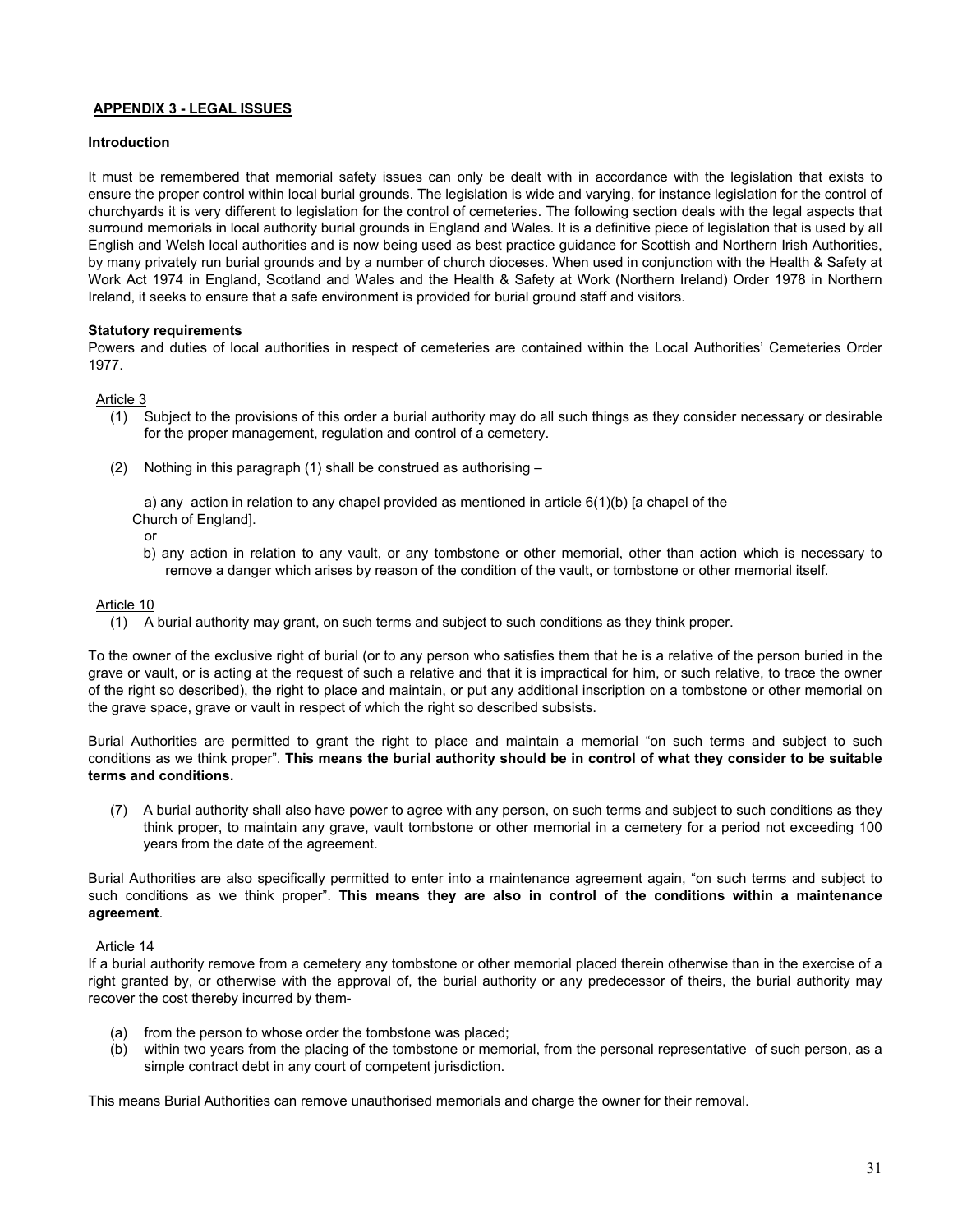#### Article 15

- (1) Subject to the provisions of this article a burial authority may charge such fees as they think proper–
	- (a) for or in connection with burials in a cemetery;
	- (b) for any grant to place and maintain a tombstone or other memorial in a cemetery otherwise than in a chapel provided as mentioned in article  $6(1)(b)$ ; or
	- (c) for any grant of a right to put an additional inscription on such a tombstone or other memorial.

#### **This means Burial Authorities can charge a fee that they consider "proper".**

#### Article 16

- (1) A burial authority may-
	- (a) put and keep in order any grave or vault, or any tombstone or other memorial, in a cemetery; and
	- (b) level the surface of any grave, consisting wholly or substantially so of earth or
		- grass, to the level of the adjoining ground.

In respect of any grave levelled by them in exercise of the powers set out in (b), the burial authority may, and shall if so requested in writing by-

The owner of a right described in article  $10(1)(a)(i)$  or (ii) in respect of the grave; or a relative of any person buried in the grave, provide at their own expense such identification mark as they consider adequate.

- (2) A burial authority may, subject to and in accordance with the provisions of Schedule 3-
- (a) remove from the cemetery and destroy-
	- (i) any tombstone or other memorial on a grave of which all material particulars are illegible or which is dilapidated by reason of long neglect;
	- (ii) any kerbs surrounding a grave (whether containing any commemorative inscription or not) together with the foundation slabs of such kerbs;
	- (iii) any tombstone or memorial, not falling within (i) or (ii), on a grave, except where the owner of the right to place and maintain it in the cemetery has, before the date specified in the notice under paragraph 3 of schedule 3 as the date before which the carrying out of the proposals will not be commenced, requested that it shall be re-erected in the cemetery or elsewhere;
	- (iv) any surface fittings not falling within (i), (ii), or (iii), or any other flowering or other plants on a grave; and
	- (v) any railings surrounding a grave, a tombstone or other memorial on a grave or a grave space;
- (b) alter the position on a grave of, or re-erect at another place in the cemetery or elsewhere, any tombstone or other memorial on a grave;
- (c) level the surface of any grave, other than a grave described in paragraph (1)(b), to the level of the adjoining ground;
- (d) alter the position of any railings surrounding a grave or vault, a tombstone or other memorial or a grave space;
- (e) re-erect at another place in the cemetery a memorial other than one on a grave or vault or in a chapel provided as mentioned in article 6(1)(b).

Any reference to a grave in (a), (b) or (c) or in Schedule 3 other than paragraph 1, thereof, includes a reference to a vault constructed wholly or substantially so below the level of the ground adjoining the vault.

**This means Burial Authorities can carry out a range of work to memorials, as long as the correct procedures are followed, as detailed in Schedule 3. It must be remembered that the correct procedures must be followed whilst the memorial remains the property of the owner of the right.**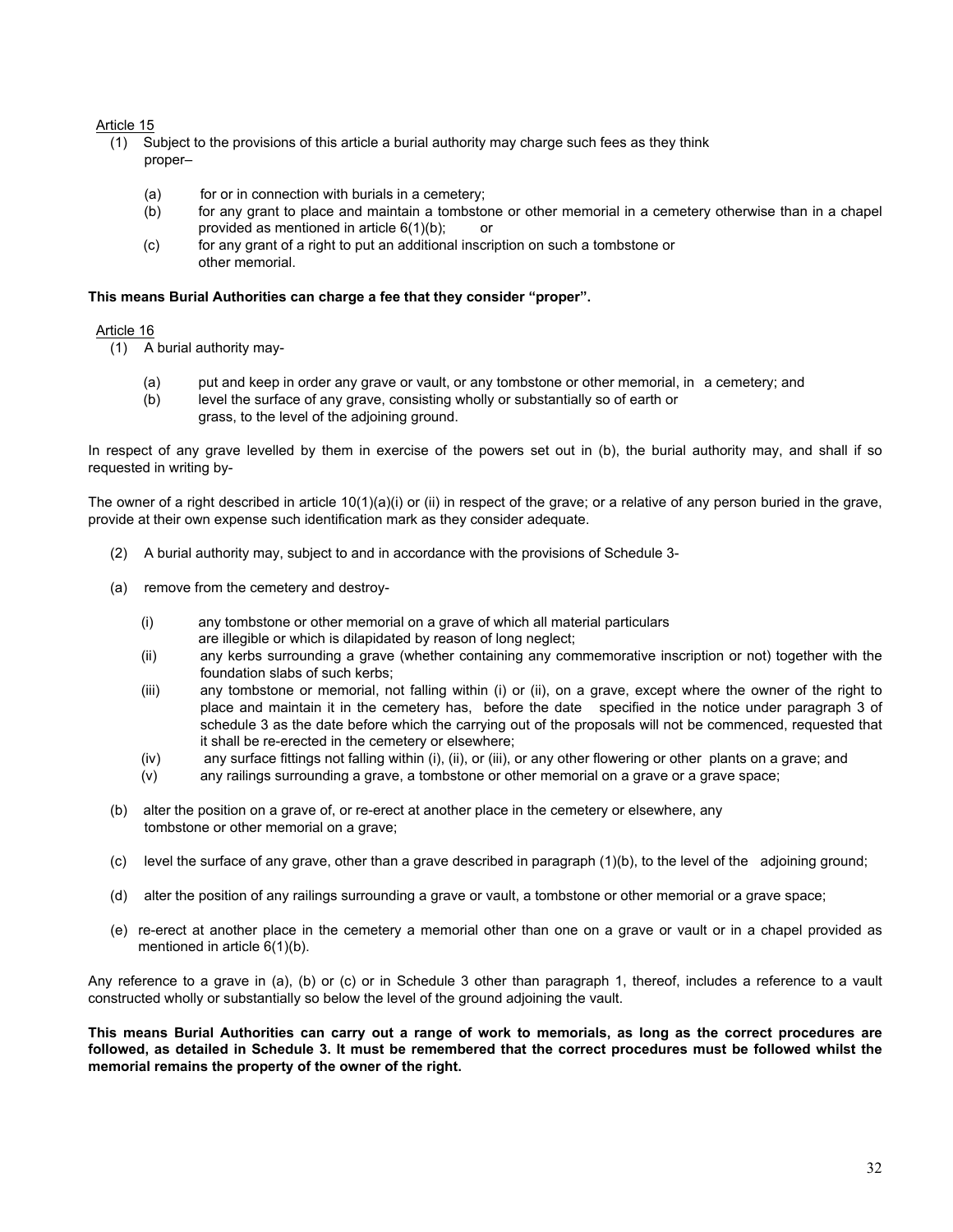#### Article 10

(5) A burial authority may, at the expiration of the period of any grant-

move to another place in the cemetery; or

(b) remove from the cemetery, for preservation elsewhere or destruction, any tombstone or other memorial which has not been removed from the cemetery by the owner of the right to place and maintain it in the cemetery.

#### **This means Burial Authorities can move or remove memorials at the expiration of the period of grant.**

### **Health and Safety**

This section identifies relevant legislation. Reference should also be made to the ICCM. document "Code of Safe Working Practice for Cemeteries" and the training provided by the ICCM Diploma Course and the ICCM Cemetery Operatives Training Scheme.

Health and safety in burial grounds managed by or on behalf of local authorities is enforced by the Health and Safety Executive. With other burial grounds it is normally the local authority environmental health department that act as the enforcement agency. Inspections and investigations, and any subsequent action by these enforcing bodies take place within the context of the HSC's Enforcement Policy Statement, see 'http://www.hse.gov.uk/pubns/hsc15.pdf.'

#### Statute Law

Whilst common law is important with regard to employers and public liability in claims for compensation for accidents and damages, it is secondary to criminal law such as the Health and Safety at Work Act 1974 ( Health and Safety at Work (NI) Order 1978 in Northern Ireland) and its supporting regulations.

**Health and Safety at Work Act 1974** (equivalent legislation is included in the Northern Irish Order).

This is the key statute concerning health and safety.

## A) Employers

The general statutory duty of employers is contained in section 2(1) of the Act:

"It shall be the duty of every employer to ensure, so far as is reasonably practicable, the health, safety and welfare at work of all his employees". (It must be remembered, however, that whilst the authority is ultimately the employer, all levels of management have responsibilities under this Act. This should be clearly explained in each authority's health and safety policy, along with how these responsibilities should be met.)

This duty is sub-divided into the following:

- a) the provision and maintenance of plant and work systems that are safe and without health risks;
- b) arrangements for ensuring safety and freedom from health risks in the use, handling, storage and transport of articles and substances;
- c) provision of information, instruction, training and supervision necessary to ensure health and safety;
- d) maintenance of a place of work and all means of access and egress, under the employer's control, which are safe and without risks to health.

In addition, section 3 of the Act requires that every employer conducts his undertaking in such a way as to ensure, so far as is reasonably practicable, that persons not in his employment, but who may be affected, are not exposed to risks to their health and safety.

The courts have interpreted the provisions of the Act in various cases that are of significance in that precedents have been set. For example, in *R. v. Swan Hunter Shipbuilders Ltd. (1982)*, the employer's duty to provide information and instruction to ensure the health and safety of his own employees extends to provision of information, instruction and training to persons working on an employer's premises who are not his employees or in a contractual relationship with him. This would be relevant where persons other than those directly employed by the burial authority carry out work on memorials and would, of course, extend to members of the public using the burial grounds. (Case studies will be added to our web site www.iccm-uk.com for further guidance in this area.)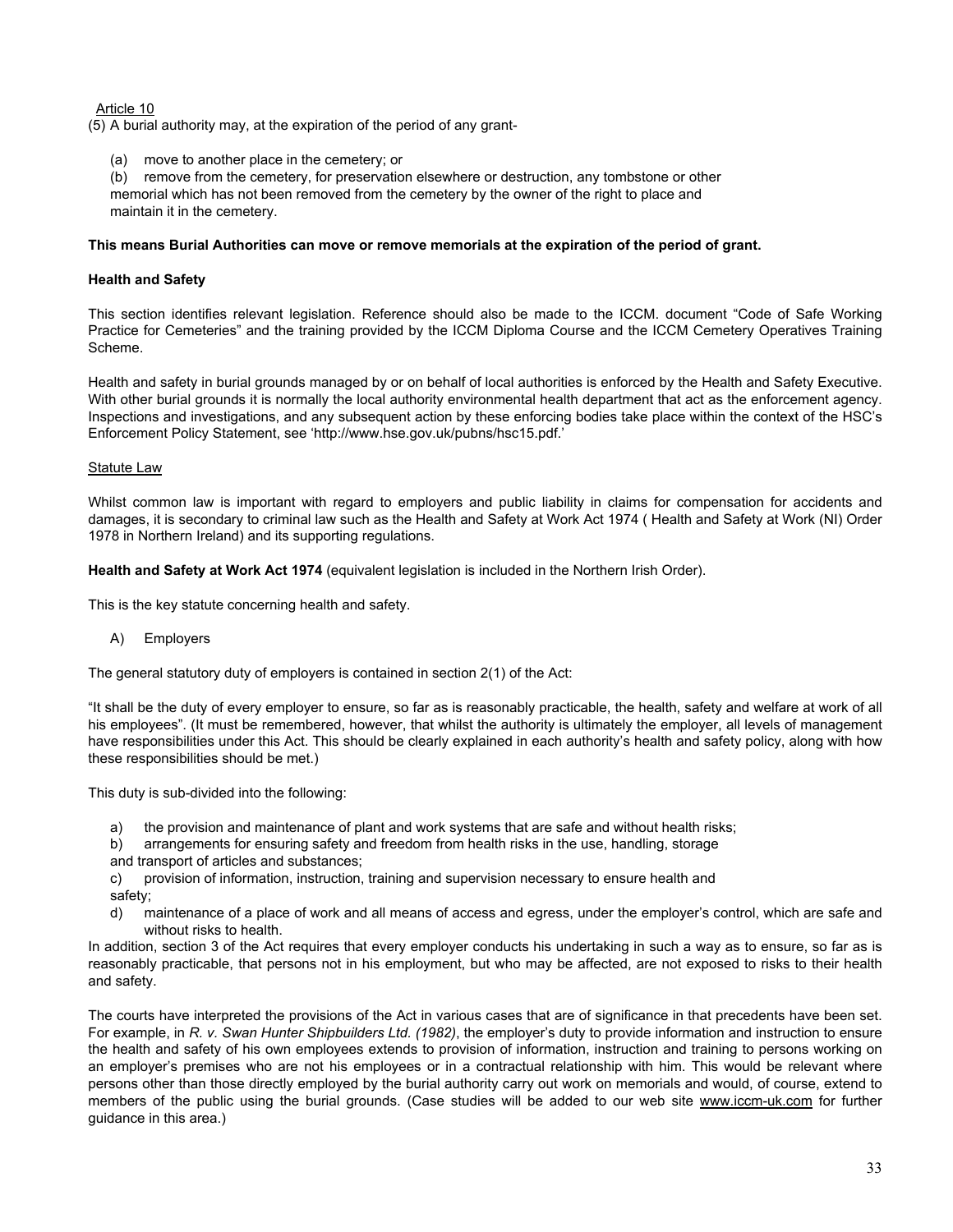#### B) Employees

Section 7 of the Act places the following duties on all employees:

- a) to take reasonable care for the health and safety of himself and of other persons who may
- foreseeably be affected by his acts or omissions at work;
- b) to co-operate with his employer to enable the employer to comply with duties placed upon him
- by statutory provisions.

Section 8 of the Act requires that employees must not intentionally or recklessly interfere with or misuse anything provided by their employer for the purposes of health and safety.

#### **Management of Health and Safety at Work** *[Management of Health and Safety at Work and Fire Precautions (Workplace) (Amendment) Regulations (Northern Ireland) 2003]*

The emphasis in modern legislation is upon the management of health and safety. The starting point for this is risk assessment. Under the Management of Health and Safety at Work Regulations 1999, employers are required to undertake a suitable and sufficient assessment of all risks to the health and safety of employees and others arising at or from a work activity.

It should be remembered at this stage that a hazard is something with the potential to cause harm, whilst the risk is the likelihood that this potential will be realised. It is the risk that must be assessed.

It is the employer's responsibility to ensure those carrying out assessments are competent to do so and review them as necessary. To ensure the competency of staff, employers must ensure they have suitable and sufficient information, instruction and training. If this is not provided there is an inherent fault in the authority's health and safety procedures.

The risk assessments are not an end in themselves, but a means to introduce measures to eliminate or control risks to the health and safety of their employees and other affected by their activities. The regulations require employers to ensure that they put into place the necessary management arrangements to implement the preventative and protective measures identified during any assessment process.

General risk assessments are required under the Management of Health and Safety at Work Regulations 1999. However, whilst undertaking such assessments more detailed assessments may be required under other regulations. Some of these other regulations are listed below. However, a risk assessment does not have to be duplicated in order to satisfy an identical requirement under a different set of regulations.

- Management of Health and Safety at Work Regulations 1999 *[Management of Health and Safety at Work and Fire Precautions (Workplace) (Amendment) Regulations (Northern Ireland) 2003]*
- Control of Substances Hazardous to Health Regulations 1999 *[The Control of Substances Hazardous to Health (Amendment) Regulations (Northern Ireland) 2005]*
- Manual Handling Operations Regulations 1992 *[Manual Handling Operations Regulations (Northern Ireland) 1992]*
- Personal Protective Equipment at Work Regulations 1992 *[Personal Protective Equipment at Work Regulations (Northern Ireland) 1993]*
- The Noise at Work Regulations 1989 *[Noise at Work Regulations (Northern Ireland) 1990]*
- The Confined Spaces Regulations 1997 *[Confined Spaces Regulations (Northern Ireland) 1999]*
- The Construction (Health, Safety and Welfare) Regulations 1996. *[Construction (Health, Safety and Welfare) Regulations (Northern Ireland) 1996]*

Assessments must be reviewed when necessary, such as when there are changes in the work itself, work methods or the work environment.

Under the Health and Safety (First Aid) Regulations 1981, *[Health and Safety (First-Aid) Regulations (Northern*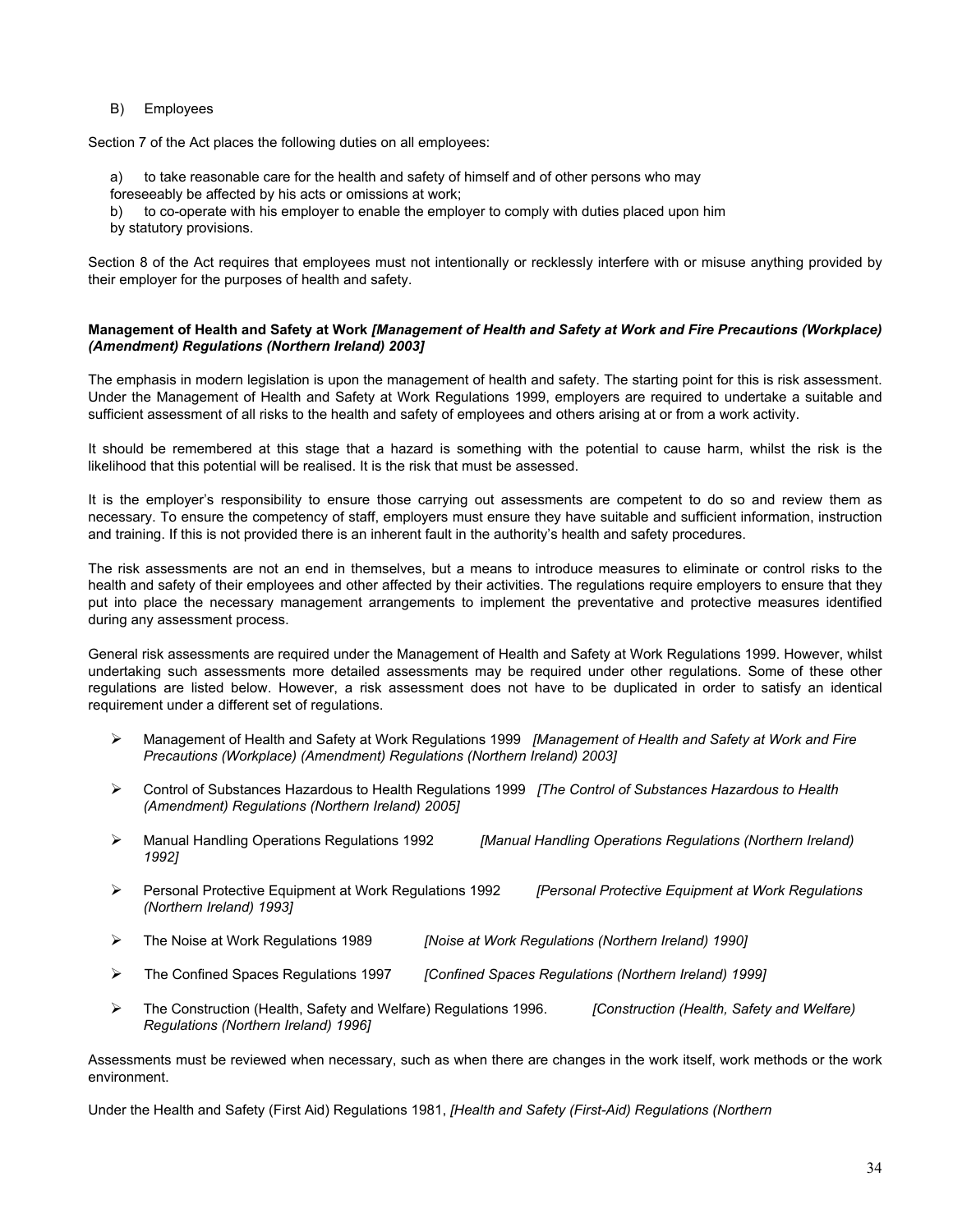*Ireland) 1982]* the employer is required to provide, or ensure that there are provided, such equipment and facilities as are adequate and appropriate, in the circumstances, for enabling first-aid to be rendered to his employees if they are injured or become ill at work.

Following the risk assessment carried out under the Management of Health and Safety at Work Regulations 1999, where risks cannot be controlled by other means, appropriate safety signs must be provided and maintained. The Health and Safety (Safety Signs) Regulations 1996, *[Health and Safety (Safety Signs and Signals) Regulations (Northern Ireland) 1996]* indicates that such signs may warn persons of the risks and necessary control measures.

It should be recognized that the requirement to do risk assessments also applies to Contractors including Memorial Masons working in the burial grounds. They have the same duty to ensure that their work activities do not put authority employees and members of the public at risk. This applies to the self employed as much as it does to employees.

Risk Reduction and Control

Any risk reduction programme can be facilitated and made more effective when a hierarchical approach is adopted:

- a) Prevent exposure to a risk by ceasing to carry out that activity.
- b) Substitute the activity for a less hazardous one;
- c) Enclose or separate off the activity;
- d) Reduce the numbers of people exposed to the hazard;
- e) Reduce the period of exposure;
- f) Provide personal protective equipment.
- g) Provide suitable and sufficient information, instruction and training of employees

#### Safe Systems of Work

The provision of safe systems of work was part of an employer's duty of care under common law and it was made a statutory requirement by Section 2 of the Health and Safety at Work etc. Act 1974.

Safe systems of work are required to be put into place where the hazards identified by the various risk assessments undertaken cannot be eliminated and a degree of residual risk remains.

In *Bolton Metropolitan Borough Council v. Malrod Insulations Ltd. (1993)*, it was held that the duty to provide a safe system of work is not confined only to the times when the employee is actually working; it applies whenever the employer makes available an unsafe system of work, even when it has not yet been put into use.

#### Common Law

Under common law all employers owe a general duty of care to their employees so as to avoid injuries, diseases and deaths occurring at work, *Wilsons & Clyde Coal Co Ltd v. English (1937)*. All employers must:

- a) provide a safe place of work, with safe means of access and egress;
- b) provide and maintain safe appliances, equipment and plant for doing the work;
- c) provide and maintain safe systems of work;
- d) provide competent and safety-conscious personnel.

The duty is owed to each employee as an individual, so that the particular needs of individuals must be taken into account, *Byers v. Head Wrightson & Co Ltd (1961)*.

Employees are similarly bound by the general duty to take reasonable care imposed by the common law of negligence. Each person should ensure that he takes 'reasonable care' that his actions or omissions do not cause someone else to suffer injury or loss, *Donoghue v. Stevenson (1932)*.

#### Duty of Care to Others

The employer owes a common law duty of care to any visitors to the burial ground. Everyone, not just an employer, is under a common law duty to take reasonable care in respect of others who may be foreseeably injured by their activities, *Donoghue (or McAlister) v. Stevenson (1932)*. This applies to trespassers as well as lawful visitors, *Herrington v. British Railways Board (1972)*.